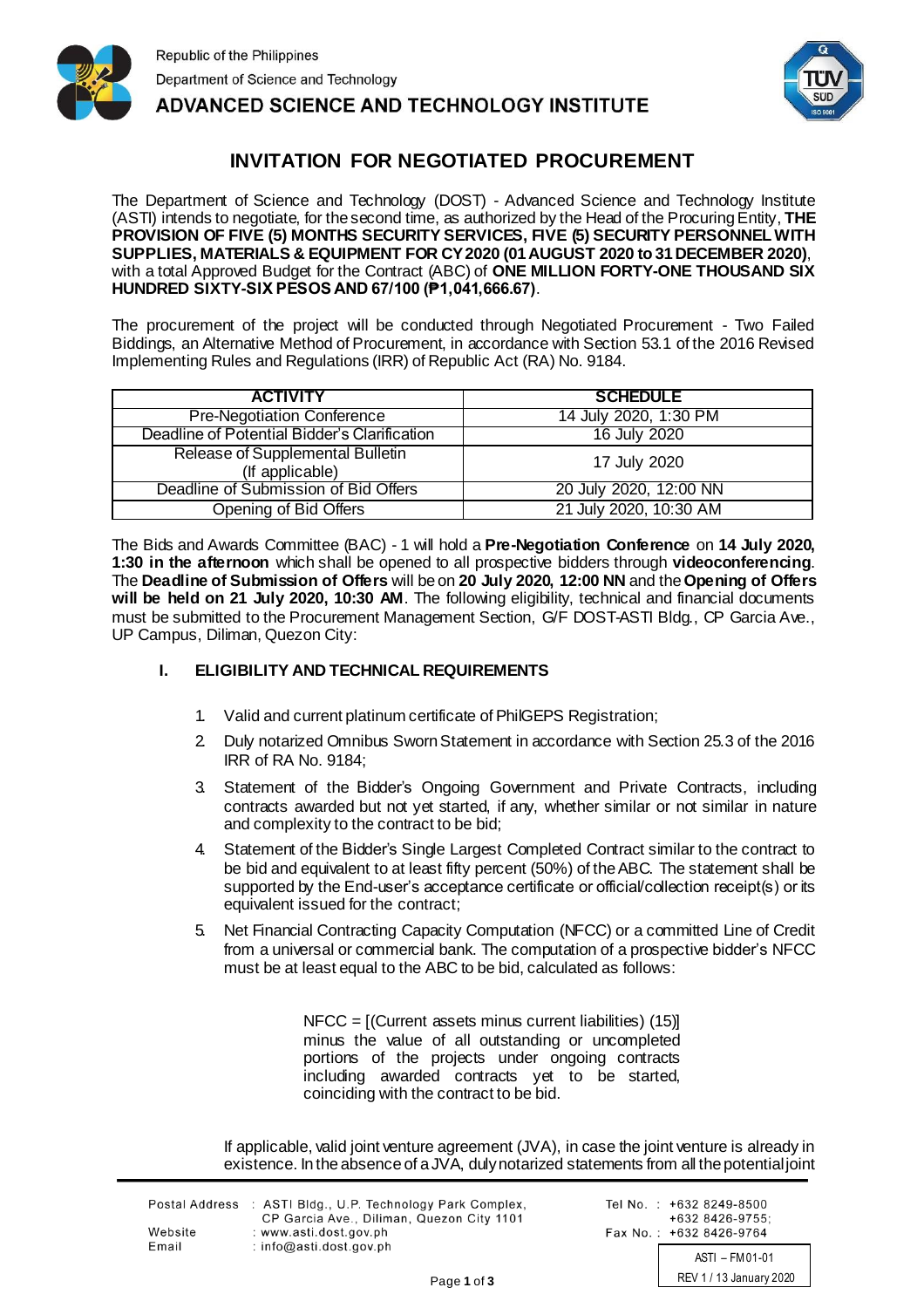venture partners should be included in the bid, stating that they will enter into and abide by the provisions of the JVA in the event that the bid is successful.

Each partner of the joint venture shall submit their respective PhilGEPS Certificates of Registration in accordance with Section 8.5.2 of the 2016 IRR of RA No. 9184. The submission of technical and financial eligibility documents by any of the joint venture partners constitutes compliance: Provided, that the partner responsible to submit the NFCC shall likewise submit the Statement of all of its ongoing contracts and Audited Financial Statements.

- 6. Bid Securing Declaration or any other form of Bid Security, in an amount not less than the required percentage of the ABC in accordance with the schedule provided for in Section 27.2 of the 2016 IRR of RA 9184, as follows:
	- a. Two percent (2%) of the ABC Cash or cashier's/manager's check issued by a Universal or Commercial Bank;
	- b. Two percent (2%) of the ABC Bank draft/guarantee or irrevocable letter of credit issued by a Universal or Commercial Bank: Provided, however, that it shall be confirmed or authenticated by a Universal or Commercial Bank, if issued by a foreign bank; or
	- c. Five percent (5%) of the ABC Surety bond callable upon demand issued by a surety or insurance company duly certified by the Insurance Commission as authorized to issue such security.
- 7. Conformity/Compliance with Technical Specifications. Bidders must indicate "Comply" or "Not Comply" in each individual parameter of the technical specifications;
- 8. Conformity with Schedule of Requirements; and
- 9. The following documents which are required by existing laws and/or by the Procuring Entity:
	- a. Proof of Authority of the Bidder's authorized representatives;
	- b. Statement form the Prospective Bidder that it will provide customer support after deployment of janitorial personnel, which must include contact details of all personnel in charge of customer support such as, but not limited to:
		- Billing preparation/submission;
		- Premium remittances to Social Security System (SSS), Philippine Health Insurance Corporation (PhilHealth) and Pag-IBIG;
		- Delivery of supplies, materials and equipment; and
		- Contract management.
	- c. Department of Labor and Employment Registration Certificate;
	- d. Department of Trade and Industry/Securities and Exchange Commission Registration Certificate;
	- e. Valid Tax Clearance
	- f. Official Receipts/Proof of Payments covering at least the period of July-December 2019 from:
		- SSS
		- **PhilHealth**
		- Pag-IBIG

### **II. FINANCIAL DOCUMENTS**

1. Bid Form; and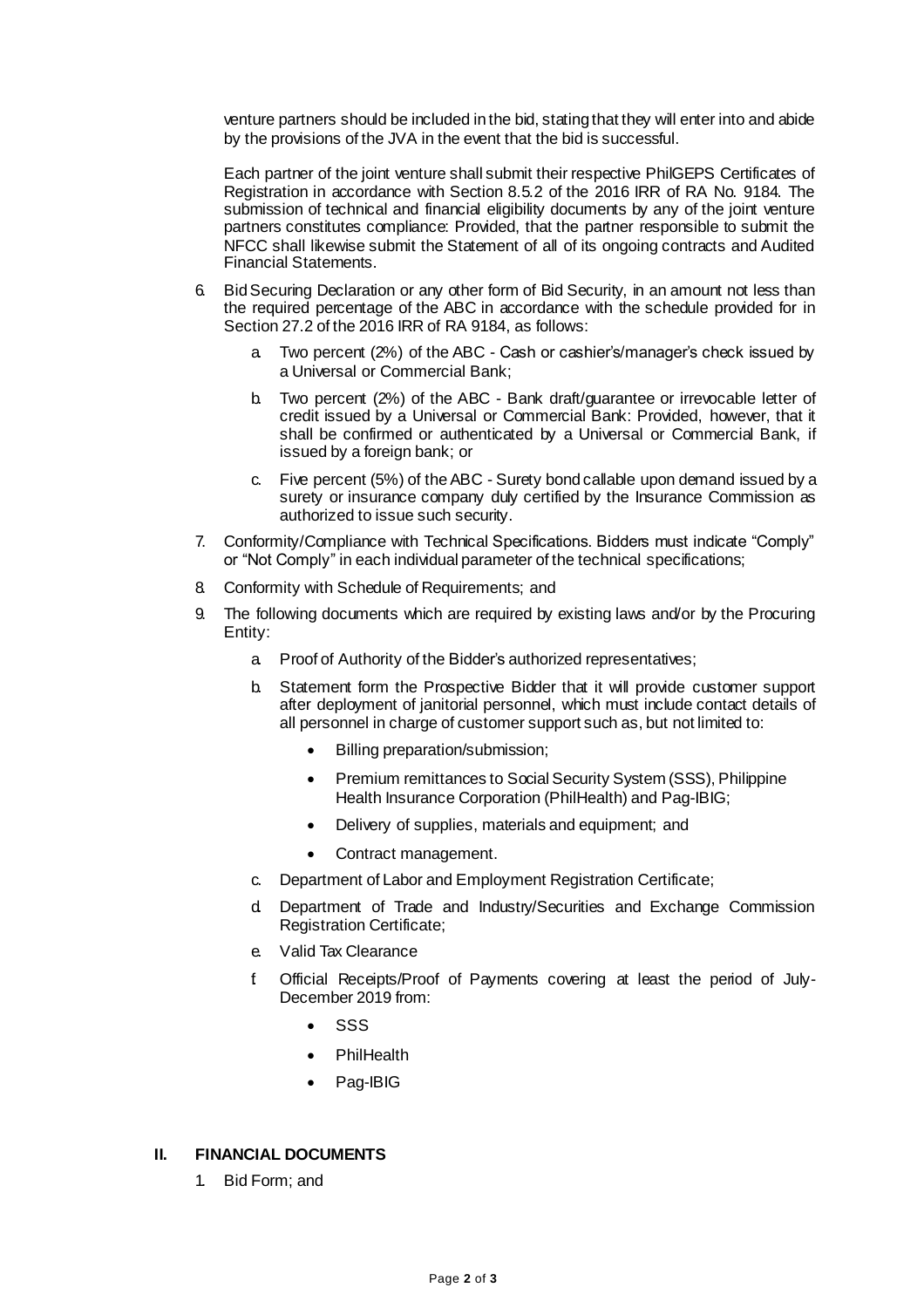- 2. Aside from Completed Price Schedule, the bidder/s must also submit the following:
	- $\triangleright$  Cost Distribution Matrix:
	- $\triangleright$  List of Cost of Supplies.

Bidders are required to submit one (1) original and one (1) copy of their Eligibility, Technical and Financial documents. The bidders shall separately bind their original Eligibility and Technical requirements in a folder and the original Financial proposal in a separate folder. All copies of Eligibility and Technical Documents (original and duplicate) shall be sealed in one (1) envelope marked "ELIGIBILITY AND TECHNICAL DOCUMENTS". Likewise, all copies of Financial Proposal (original and duplicate) shall be sealed in another envelope marked "FINANCIAL PROPOSAL". To facilitate the evaluation of bid offers, bidders are advised to follow the requirements in the abovementioned checklist when placed in the folder, with documents tabbed and labeled accordingly.

The DOST-ASTI reserves the right to accept or reject an offer, to annul the negotiation process, and to reject all offers/proposals at any time priortocontract award, without thereby incurring liability to affected Bidder/s.

For further information, you may refer to:

#### **DOST-ASTI BAC Secretariat**

c/o Procurement Management Section G/F DOST-ASTI Bldg., CP Garcia Ave. UP Campus, Diliman, Quezon City Telephone No.: +63 2 426-9760 local 1206/1212 Email[: bac-sec@asti.dost.gov.ph](mailto:bac-sec@asti.dost.gov.ph) Website: asti.dost.gov.ph

Pecrito /

**PEDRITO B. MANGAHAS** *Chairperson, BAC-1*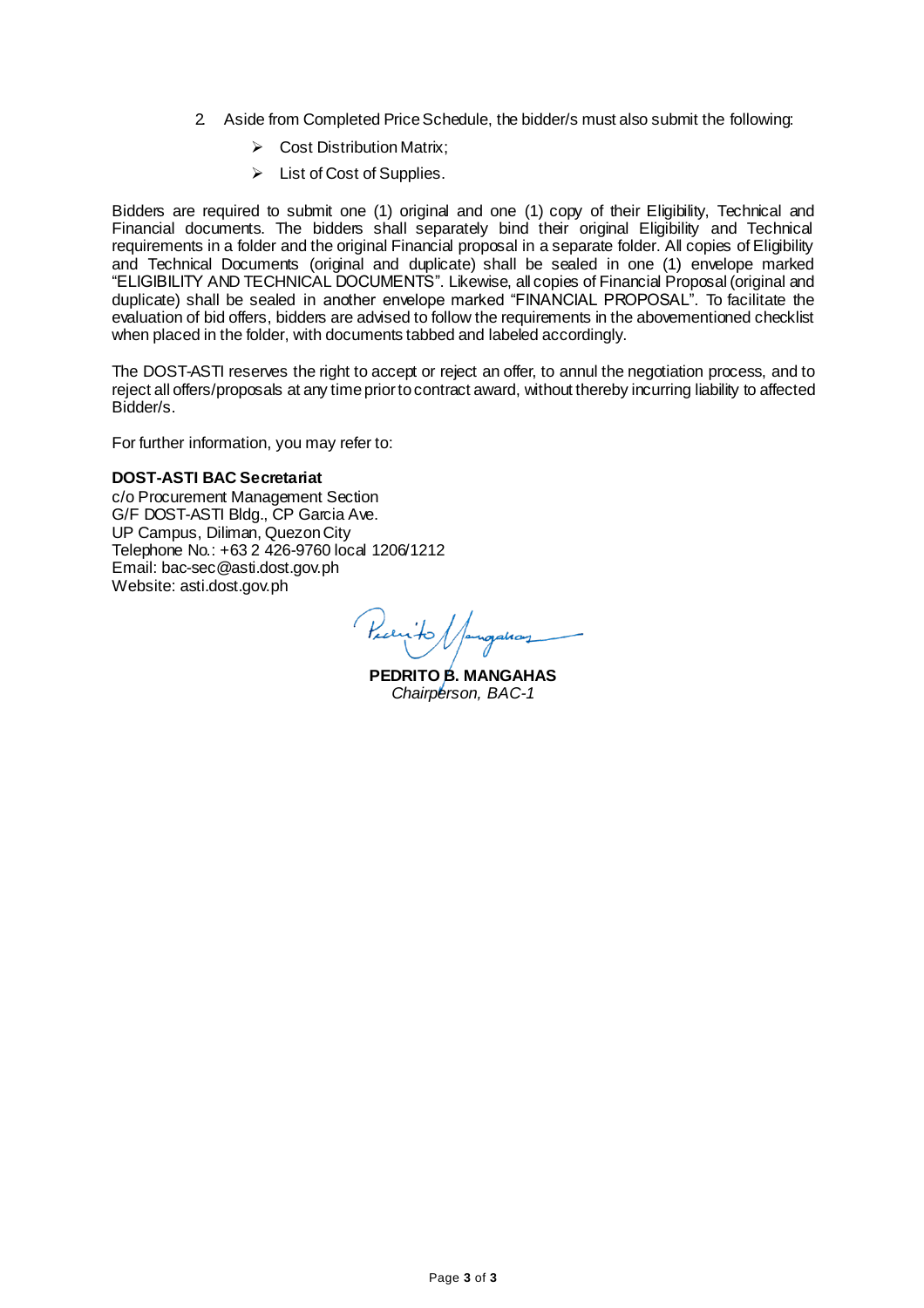REPUBLIC OF THE PHILIPPINES CITY/MUNICIPALITY OF ) S.S.

### **A F F I D A V I T**

I, *[Name of Affiant]*, of legal age, *[Civil Status]*, *[Nationality]*, and residing at *[Address of Affiant]*, after having been duly sworn in accordance with law, do hereby depose and state that:

### *Select one, delete the other:*

*If a sole proprietorship:* I am the sole proprietor or authorized representative of *[Name of Bidder]* with office address at *[address of Bidder]*;

*If a partnership, corporation, cooperative, or joint venture:* I am the duly authorized and designated representative of *[Name of Bidder]* with office address at *[address of Bidder]*;

### *Select one, delete the other:*

*If a sole proprietorship:* As the owner and sole proprietor, or authorized representative of *[Name of Bidder]*, I have full power and authority to do, execute and perform any and all acts necessary to participate, submit the bid, and to sign and execute the ensuing contract for *[Name of the Project]* of the *[Name of the Procuring Entity], as shown in the attached duly notarized Special Power of Attorney*;

*If a partnership, corporation, cooperative, or joint venture:* I am granted full power and authority to do, execute and perform any and all acts necessary to participate, submit the bid, and to sign and execute the ensuing contract for *[Name of the Project]* of the *[Name of the Procuring Entity],* as shown in the attached *[state title of attached document showing proof of authorization (e.g., duly notarized Secretary's Certificate, Board/Partnership Resolution, or Special Power of Attorney, whichever is applicable;)]*;

*[Name of Bidder]* is not "blacklisted" or barred from bidding by the Government of the Philippines or any of its agencies, offices, corporations, or Local Government Units, foreign government/foreign or international financing institution whose blacklisting rules have been recognized by the Government Procurement Policy Board;

Each of the documents submitted in satisfaction of the bidding requirements is an authentic copy of the original, complete, and all statements and information provided therein are true and correct;

*[Name of Bidder]* is authorizing the Head of the Procuring Entity or its duly authorized representative(s) to verify all the documents submitted;

### *Select one, delete the rest:*

*If a sole proprietorship:* The owner or sole proprietor is not related to the Head of the Procuring Entity, members of the Bids and Awards Committee (BAC), the Technical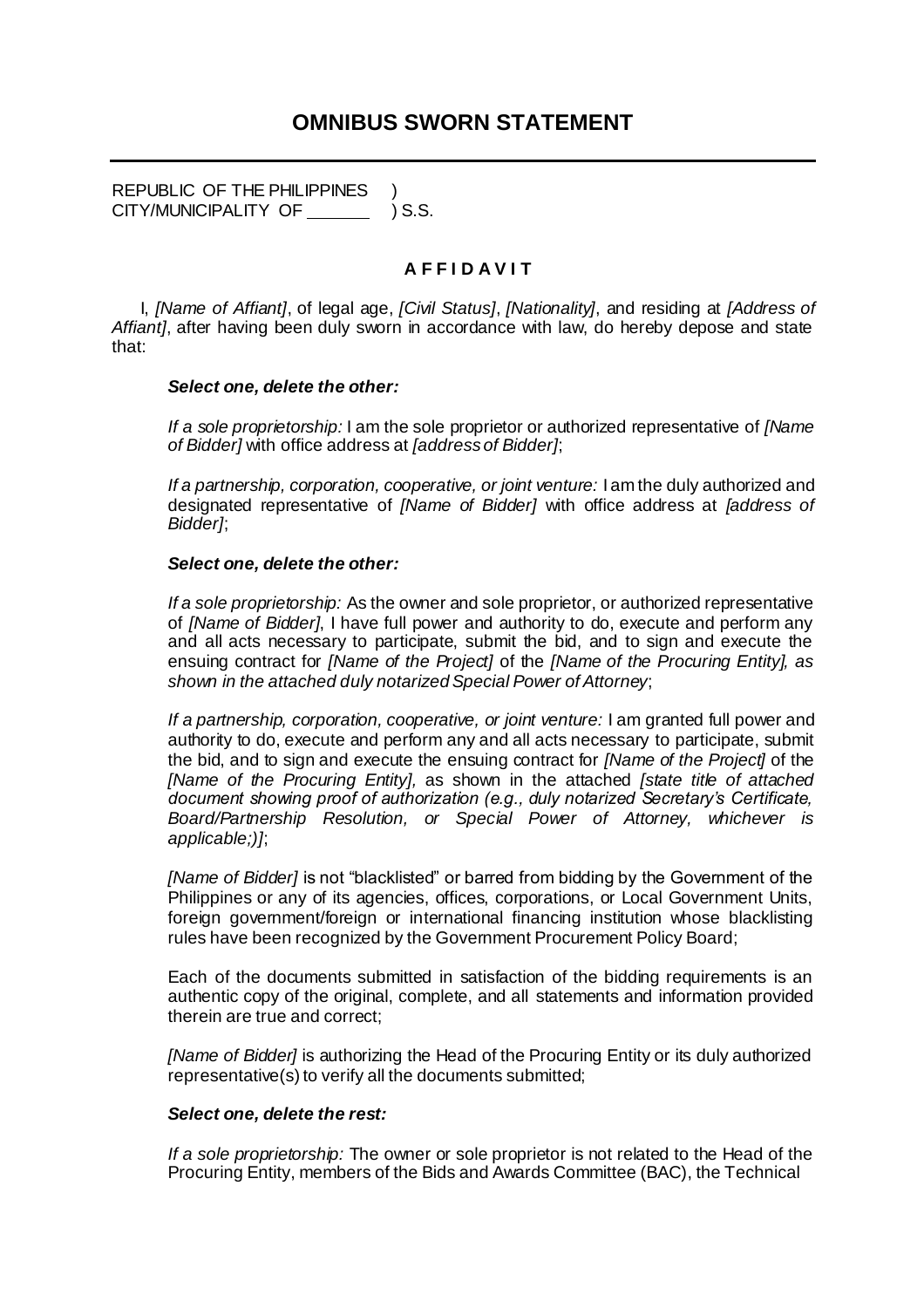Working Group, and the BAC Secretariat, the head of the Project Management Office or the End-user unit, and the project consultants by consanguinity or affinity up to the third civil degree;

*If a partnership or cooperative:* None of the officers and members of *[Name of Bidder]*  is related to the Head of the Procuring Entity, members of the Bids and Awards Committee (BAC), the Technical Working Group, and the BAC Secretariat, the head of the Project Management Office or the End-user unit, and the project consultants by consanguinity or affinity up to the third civil degree;

*If a corporation or joint venture:* None of the officers, directors, and controlling stockholders of *[Name of Bidder]* is related to the Head of the Procuring Entity, members of the Bids and Awards Committee (BAC), the Technical Working Group, and the BAC Secretariat, the head of the Project Management Office or the End-user unit, and the project consultants by consanguinity or affinity up to the third civildegree;

*[Name of Bidder]* complies with existing labor laws and standards; and

*[Name of Bidder]* is aware of and has undertaken the following responsibilities as a Bidder:

Carefully examine all of the Bidding Documents;

Acknowledge all conditions, local or otherwise, affecting the implementation of the Contract;

Made an estimate of the facilities available and needed for the contract to be bid, if any; and

Inquire or secure Supplemental/Bid Bulletin(s) issued for the *[Name of the Project]*.

*[Name of Bidder]* did not give or pay directly or indirectly, any commission, amount, fee, or any form of consideration, pecuniary or otherwise, to any person or official, personnel or representative of the government in relation to any procurement project or activity.

IN WITNESS WHEREOF, I have hereunto set my hand this \_\_\_ day of \_\_\_, 20 at **EXECUTE:** Philippines.

> $\overline{\phantom{a}}$ Bidder's Representative/Authorized Signatory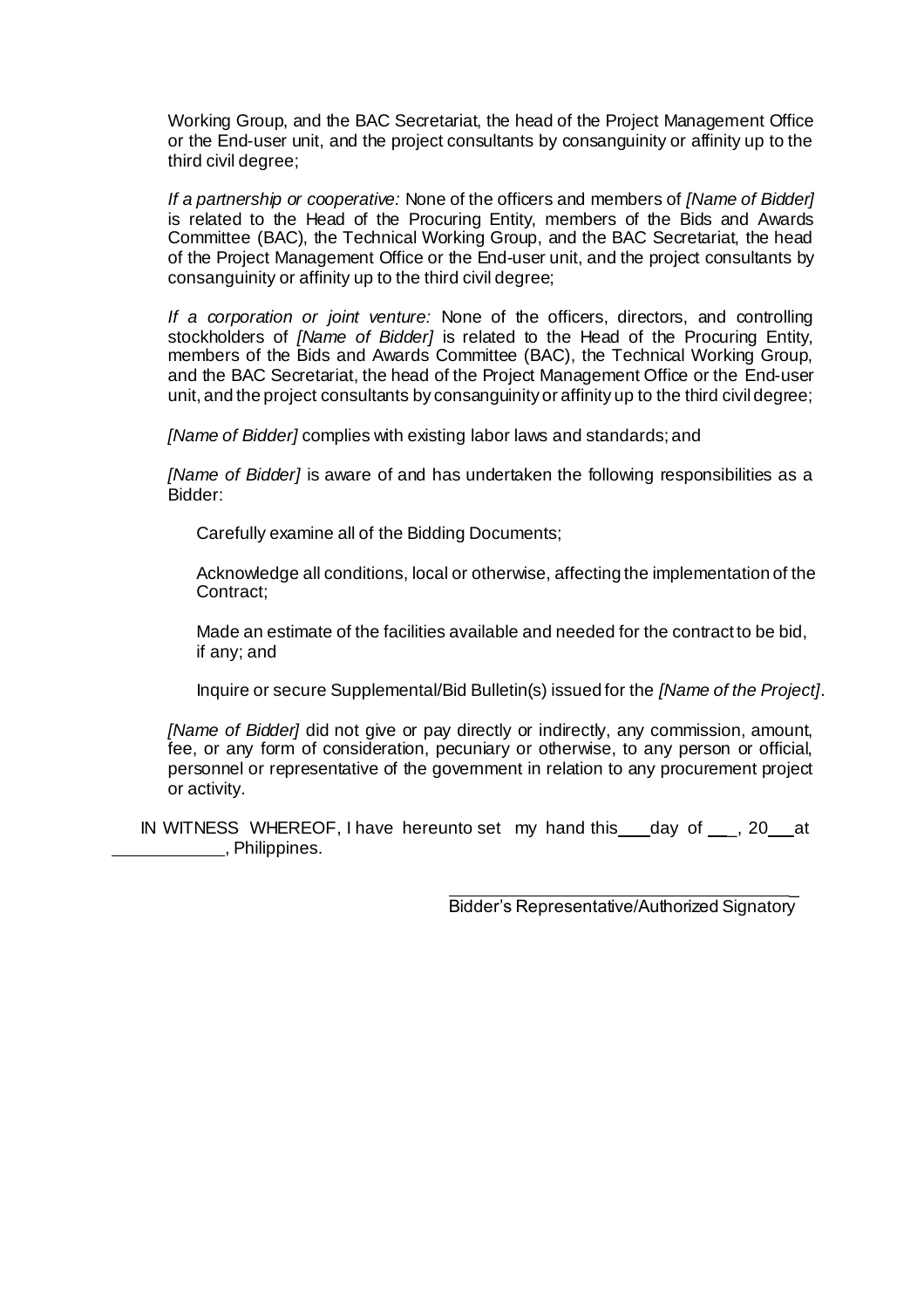**SUBSCRIBED AND SWORN** to before me this day of *[month] [year]* at *[place of execution],* Philippines. Affiant/s is/are personally known to me and was/were identified by me through competent evidence of identity as defined in the 2004 Rules on Notarial Practice (A.M. No. 02-8-13-SC). Affiant/s exhibited to me his/her [insert type of government identification card used], with his/her photograph and signature appearing thereon, with no. and his/her Community TaxCertificate No. issued on at .........

Witness my hand and seal this day of *[month] [year]*.

### **NAME OF NOTARY PUBLIC**

| Serial No. of Commission |                               |
|--------------------------|-------------------------------|
| Notary Public for        | until                         |
| Roll of Attorneys No.    |                               |
| PTR No.                  | [date issued], [place issued] |
| IBP No.                  | [date issued], [place issued] |

Doc. No. Page No. Book No. Series of \_\_\_\_\_\_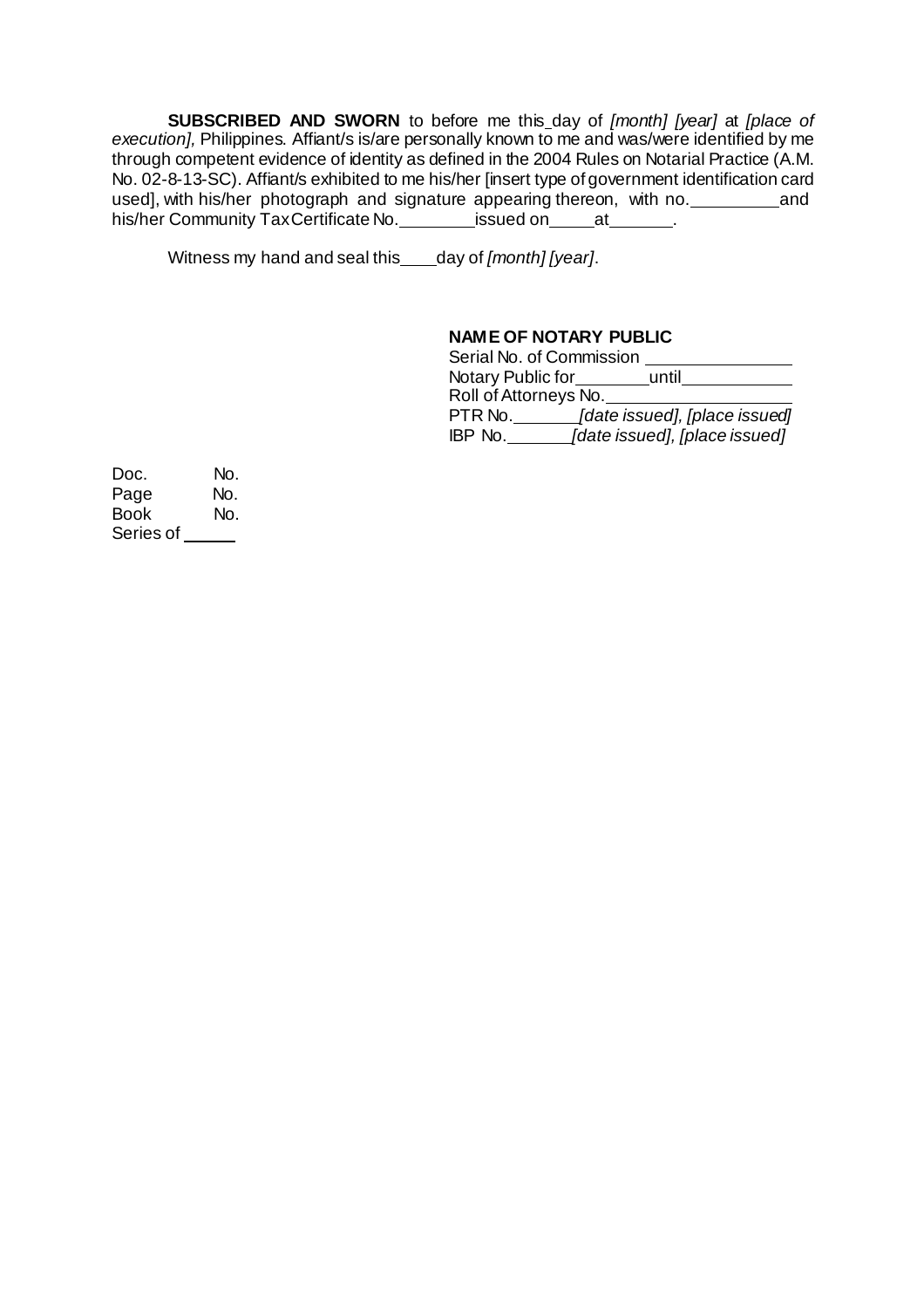# **STATEMENT OF SINGLE LARGEST COMPLETED CONTRACT**

Within three (3) years from the date of submission of bids which is similar in nature and the amount of which should be equivalent to at least fifty (50%) of the ABC.

### **Please fill up the required information below:**

| 1                       | <b>Name of Contract</b>         |  |
|-------------------------|---------------------------------|--|
| $\mathbf{2}$            | <b>Date of Contract</b>         |  |
| 3                       | <b>Contract Duration</b>        |  |
| 4                       | <b>Owner's Name</b>             |  |
| 5                       | <b>Owner's Address</b>          |  |
| $6\phantom{1}6$         | <b>Kinds of Good / Services</b> |  |
| $\overline{\mathbf{7}}$ | Amount of completed contracts   |  |
| 8                       | Date of Delivery                |  |
| 9                       | O.R No. / Sales Invoice No.     |  |

#### **Note:**

The bidder shall:

- 1. For #7, the amount of the completed contracts can be adjusted by the Bidder to the current prices using PSA's consumer price index, if necessary, for meeting the SLCC Requirement.
- 2. It is required for the Bidder to submit **one** of the following documents. Choose only **one** to submit, not all.

a.Official Receipt

b.Sales Invoice

c. Statement of End-user's Acceptance

3. For #9, indicate the official receipt no. or the sales invoice no. of the supporting document attached or easier reference. If the Bidder opts to submit a statement of End-user's acceptance, then just indicate "N/A".

### **CERTIFIED CORRECT:**

**Name of Company: Signature of Authorized Representative: Name and Designation: Date:**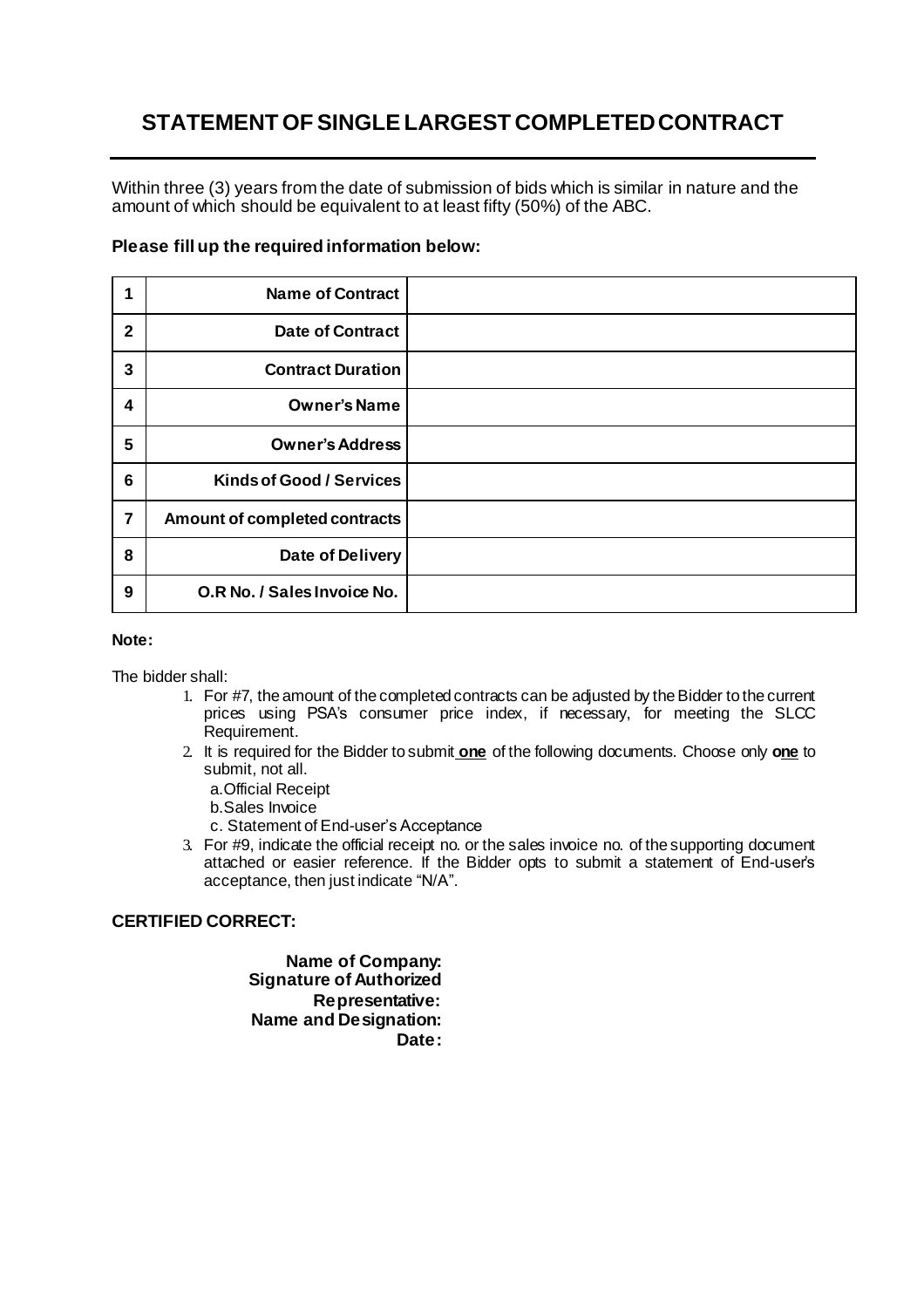# **COMPUTATION OF NET FINANCIAL CONTRACTING CAPACITY**

This is to certify that our **Net Financial Contracting Capacity (NFCC)** is **Philippine Pesos** (\_ PhP) which is at least equal to the Approved Budget for the Contract (ABC). The amount is computed as follows:

**NFCC** = [(Current assets minus current liabilities) **(15)**] minus the value of all outstanding or uncompleted portions of the projects under ongoing contracts, including awarded contracts yet to be started, coinciding with the contract to be bid.

Issued this day of 1.1, 2020.

**CERTIFIED CORRECT:**

**Name of Company: Signature of Authorized Representative: Name and Designation: Date:**

### **Notes:**

- 1. The values of the bidder's current assets and current liabilities be based on the latest Audited Financial Statements which includes the data submitted to BIR through its Electronic Filing and Payment System.
- 2. Value of all outstanding or uncompleted contracts refers those listed in your Statement of All its Ongoing Government and Private Contracts
- 3. The detailed computation using the required formula must be shown as provided above.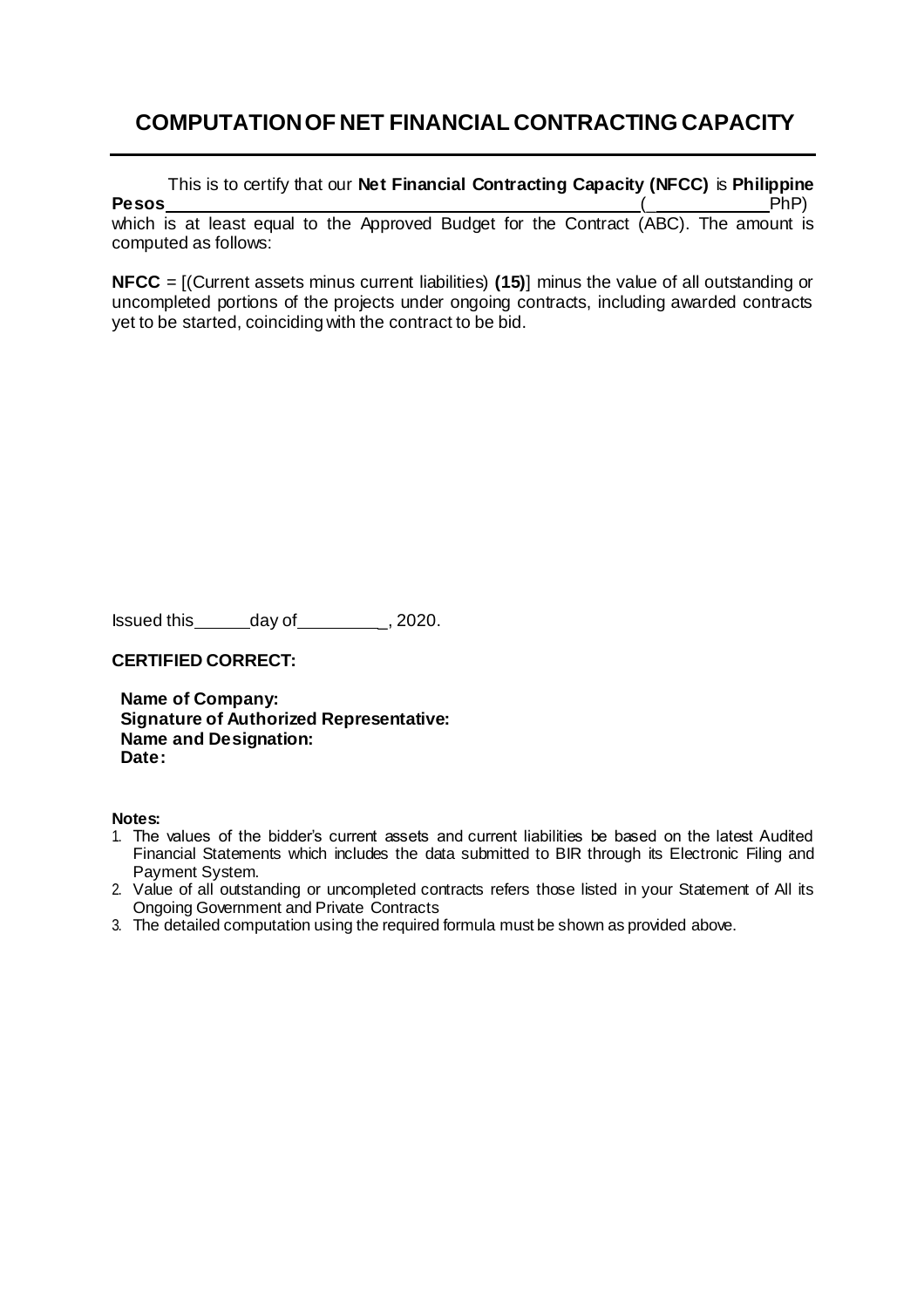# **STATEMENT OF PROVISION OF CUSTOMER SUPPORT**

### **To : ADVANCED SCIENCE AND TECHNOLOGY INSTITUTE Department of Science and Technology DOST-ASTI Bldg., CP Garcia Ave., UP Technopark UP Campus, Diliman, Quezon City 1101**

# **C E R T I F I C A T I O N**

I/We hereby commit to provide the necessary customer support after deployment of janitorial personnel for the following:

| Matter / Subject                                                                                                                          | <b>Support Personnel</b> | <b>Contact details</b><br>(Phone No. / Email<br>Address) |
|-------------------------------------------------------------------------------------------------------------------------------------------|--------------------------|----------------------------------------------------------|
| <b>Billing preparation/submission</b>                                                                                                     |                          |                                                          |
| <b>Premium remittances to Social</b><br>Security System (SSS),<br>Philippine Health Insurance<br>Corporation (PhilHealth) and<br>Pag-IBIG |                          |                                                          |
| Delivery of supplies, materials<br>and equipment (if applicable)                                                                          |                          |                                                          |
| Contract management                                                                                                                       |                          |                                                          |

### **CERTIFIED CORRECT:**

SIGNATURE AND PRINTED NAME Of Authorized Representative

 $\overline{a}$ 

 $\overline{a}$ 

 $\overline{a}$ 

Designation of Authorized Representative

Name of Company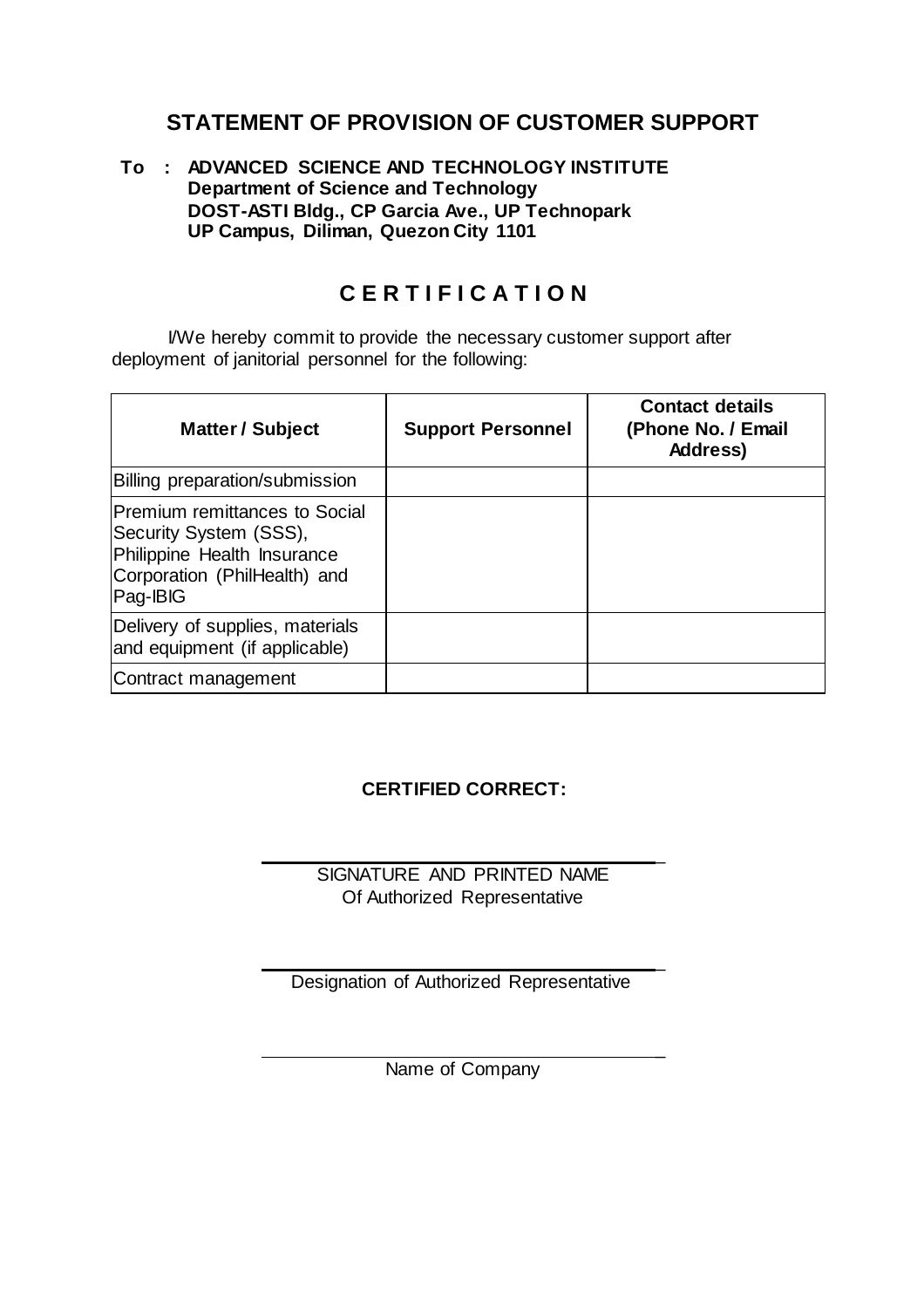### [INSERT CLIENT'S LETTERHEAD]

# **CUSTOMER FEEDBACK FORM**

This is to certify that, to the best of our knowledge and belief, the (Bidder Name), has provided (Name of Project and Company), dated (Duration of Service). The project has been completed and accepted in accordance with the terms and conditions.

In the execution of the project, we further certify and rate the Supplier's performance as:



This certificate has been issued at the request of (Bidder Name), for its participation in the bidding

Signed and certified by:

Name: Position: Company: Contact No.:

(Note: Must be signed by the person with sufficient knowledge of the project.)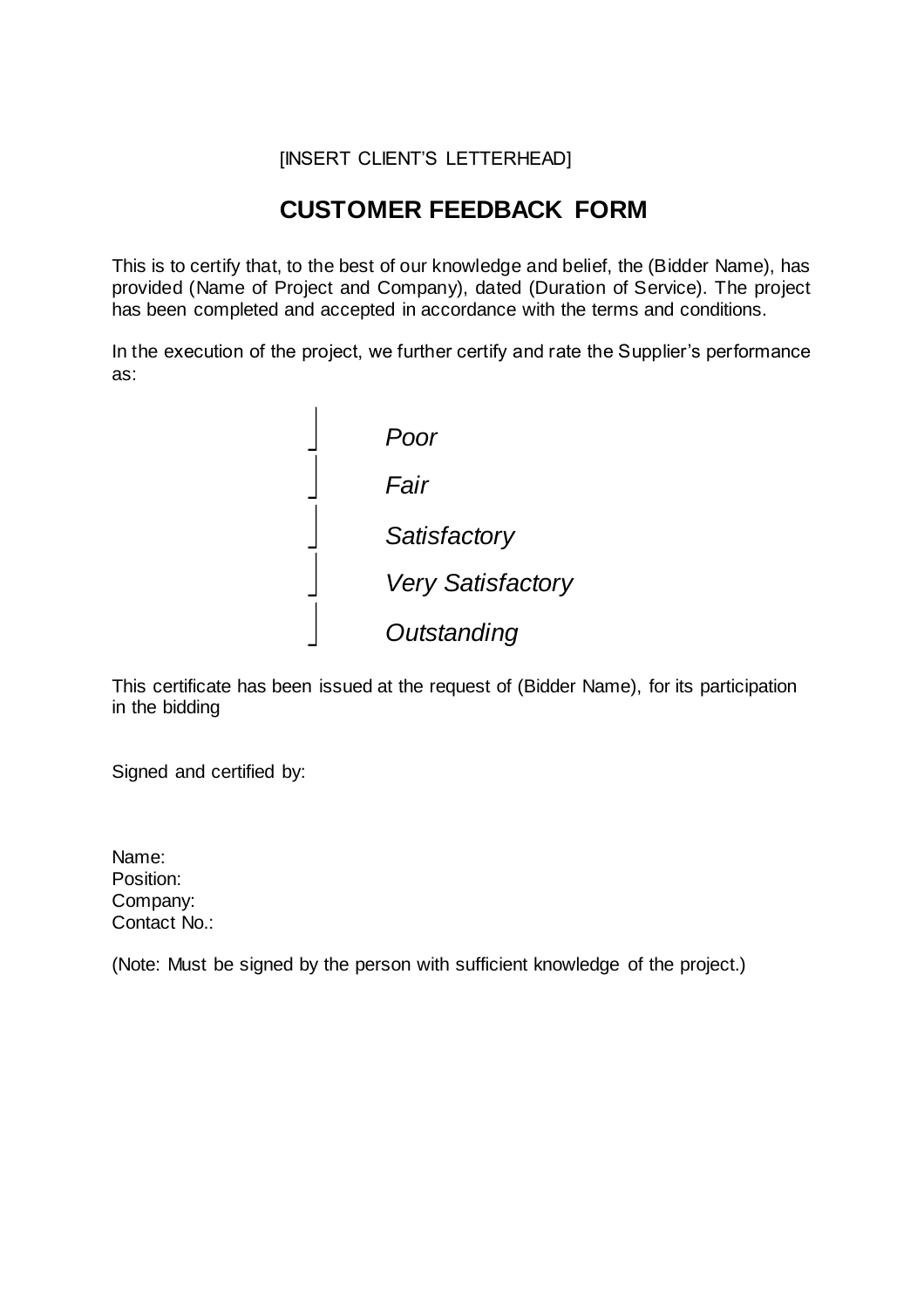# **BID SECURING DECLARATION FORM**

### **REPUBLIC OF THE PHILIPPINES) CITY OF ) S.S.**

x -x

### **BID SECURING DECLARATION Request for Quotation No. 20-07-3146 dated 07 July 2020**

**To : ADVANCED SCIENCE AND TECHNOLOGY INSTITUTE Department of Science and Technology DOST-ASTI Bldg., CP Garcia Ave., UP Technopark UP Campus, Diliman, Quezon City1101**

I/We1, the undersigned, declare that:

- 1. I/We understand that, according to your conditions, bids must be supported by a Bid Security, which may be in the form of a Bid-Securing Declaration.
- 2. I/We accept that: (a) I/we will be automatically disqualified from bidding for any contract with any procuring entity for a period of two (2) years upon receipt of your Blacklisting order; and, (b) I/we will pay the applicable fine provided under Section 6 of the Guidelines on the Use of Bid Securing Declaration, within fifteen (15) days from receipt of the written demand by the procuring entity for the commission of acts resulting to the enforcement of the bid securing declaration under Sections 23.1(b), 34.2, 40.1 and 69.1, except 69.1(f), of the IRR of RA 9184; without prejudice to other legal action the government may undertake.
- 3. I/We understand that this Bid Securing Declaration shall cease to be valid on the following circumstances:
	- (a) Upon expiration of the bid validity period, or any extension thereof pursuant to your request;
	- (b) I am/we are declared ineligible or post-disqualified upon receipt of your notice to such effect, and (i) I/we failed to timely file a request for reconsideration or (ii) I/we filed a waiver to avail of said right;
	- (c) I am/we are declared the bidder with the Lowest Calculated Responsive Bid, and I/we have furnished the performance security and signed the Contract.

*<sup>1</sup> Select one and delete the other. Adopt the same instruction for similar terms throughout the document.*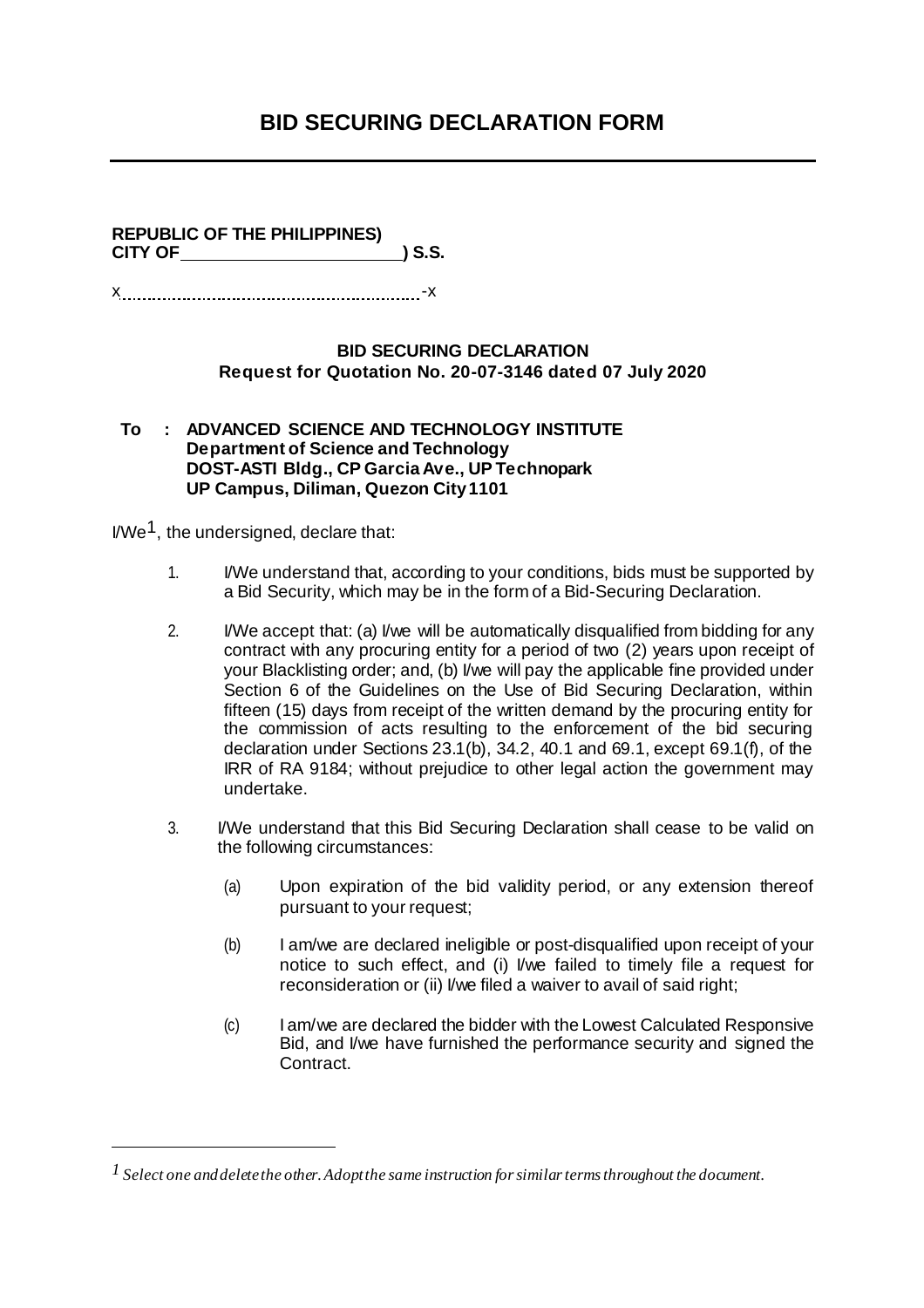IN WITNESS WHEREOF, I/We have hereunto set my/our hand/s this \_\_\_\_\_ day of *[month] [year]* at *[place of execution]*.

> *[Insert NAME OF BIDDER'S AUTHORIZED REPRESENTATIVE] [Insert Signatory's Legal Capacity]* Affiant

**SUBSCRIBED AND SWORN** to before me this day of *[month] [year]* at *[place of*  execution], Philippines. Affiant/s is/are personally known to me and was/were identified by me through competent evidence of identity as defined in the 2004 Rules on Notarial Practice (A.M. No. 02-8-13-SC). Affiant/s exhibited to me his/her [insert type of government identification card used], with his/her photograph and signature appearing thereon, with no. and his/her Community TaxCertificate No. \_\_\_\_\_\_\_\_\_ issued on \_\_\_\_\_\_\_\_\_\_\_\_.

Witness my hand and seal this\_\_\_\_day of *[month]* [year].

### **NAME OF NOTARY PUBLIC**

| Serial No. of Commission |                               |
|--------------------------|-------------------------------|
| Notary Public for        | until                         |
| Roll of Attorneys No.    |                               |
| PTR No.                  | [date issued], [place issued] |
| IBP No.                  | [date issued], [place issued] |

Doc. No. Page No. Book No. Series of .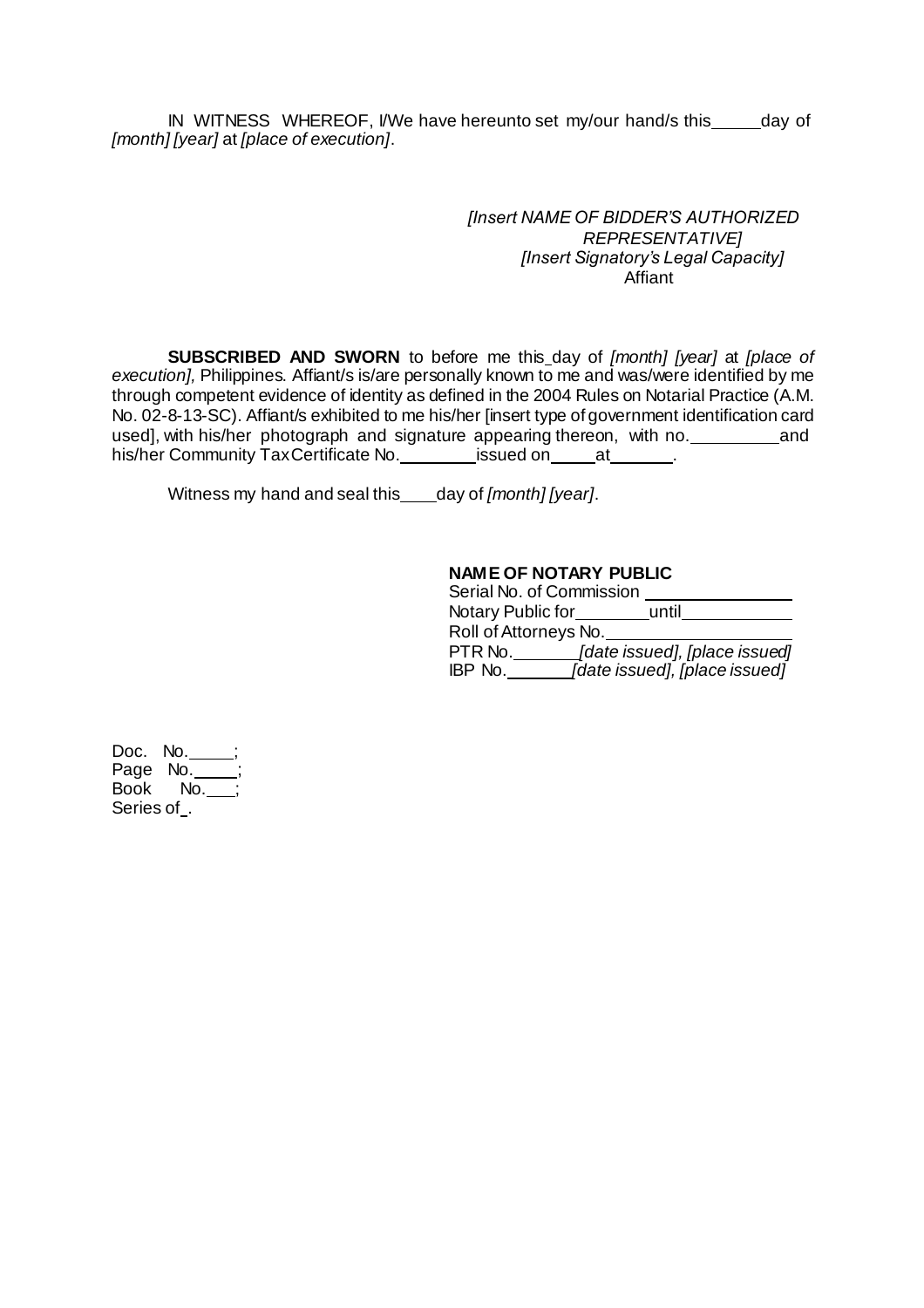# **TECHNICAL SPECIFICATIONS**

Bidders must state here either "Comply" or "Not Comply" against each of the individual parameters of each Specification stating the corresponding performance parameter of the equipment offered. Statements of "Comply" or "Not Comply" must be supported by evidence in a Bidders Bidand cross-referenced to that evidence. Evidence shall be in the form of manufadurer's un-amended sales literature, unconditional statements of specification and compliance issued by the manufacturer, samples, independent test data etc., as appropriate. A statement that is not supported by evidence or is subsequently found to be contradicted by the *evidence presented will render the Bid under evaluation liable for rejection. A statement either in the Bidders statement of*  compliance or the supporting evidence that is found to be false either during Bid evaluation, post-qualification or the execution of *the Contract may be regarded as fraudulent and render the Bidder or supplier liable for prosecution.*

| LOT NO. | <b>TECHNICAL SPECIFICATIONS</b>                                                                                                                                                                                                                      | <b>STATEMENT OF</b><br><b>COMPLIANCE</b> |
|---------|------------------------------------------------------------------------------------------------------------------------------------------------------------------------------------------------------------------------------------------------------|------------------------------------------|
| 1       | Provision of Five (5) months Security<br>Services, Five (5) Security Personnel with<br>Supplies, Materials & Equipment for CY<br>2020 (August 1, 2020 to December 31, 2020)                                                                          |                                          |
|         | I. QUALIFICATIONS OF THE CONTRACTOR                                                                                                                                                                                                                  |                                          |
|         | a. Should have at least five (5) years of<br>experience in providing security services<br>to a government agency;                                                                                                                                    |                                          |
|         | b. Must be a member of the Philippine<br>Association of Detective and Protective<br>Agency Operators (PADPAO) in good<br>and active standing;                                                                                                        |                                          |
|         | c. Must be a duly licensed and registered<br>Service Contractor with the Department<br>of Labor and Employment;                                                                                                                                      |                                          |
|         | d. Must be duly registered with the<br>Securities and Exchange Commission,<br>Department of Trade and Industry, or<br>Cooperative Development Authority;                                                                                             |                                          |
|         | e. Must be duly registered with the Social<br>Security<br>System<br>(SSS),<br>Home<br>Development Mutual Fund (PAGIBIG)<br>and Philippine Health Insurance<br>Corporation (PHILHEALTH);                                                              |                                          |
|         | f. Must be duly registered with the Bureau<br>of Internal Revenue; Net Financial<br>Contracting Capacity at least equal to<br>the ABC or Committed Line of Credit at<br>least equal to 10% of ABC; and                                               |                                          |
|         | Must<br>present<br>least<br>at<br>(1)<br>one<br>g.<br>Client/Customer Feedback Form, with at<br>least Very Satisfactory Rating, from one<br>(1) government agency except DOST -<br>ASTI, with whom the Contractor has a<br>past or ongoing Contract. |                                          |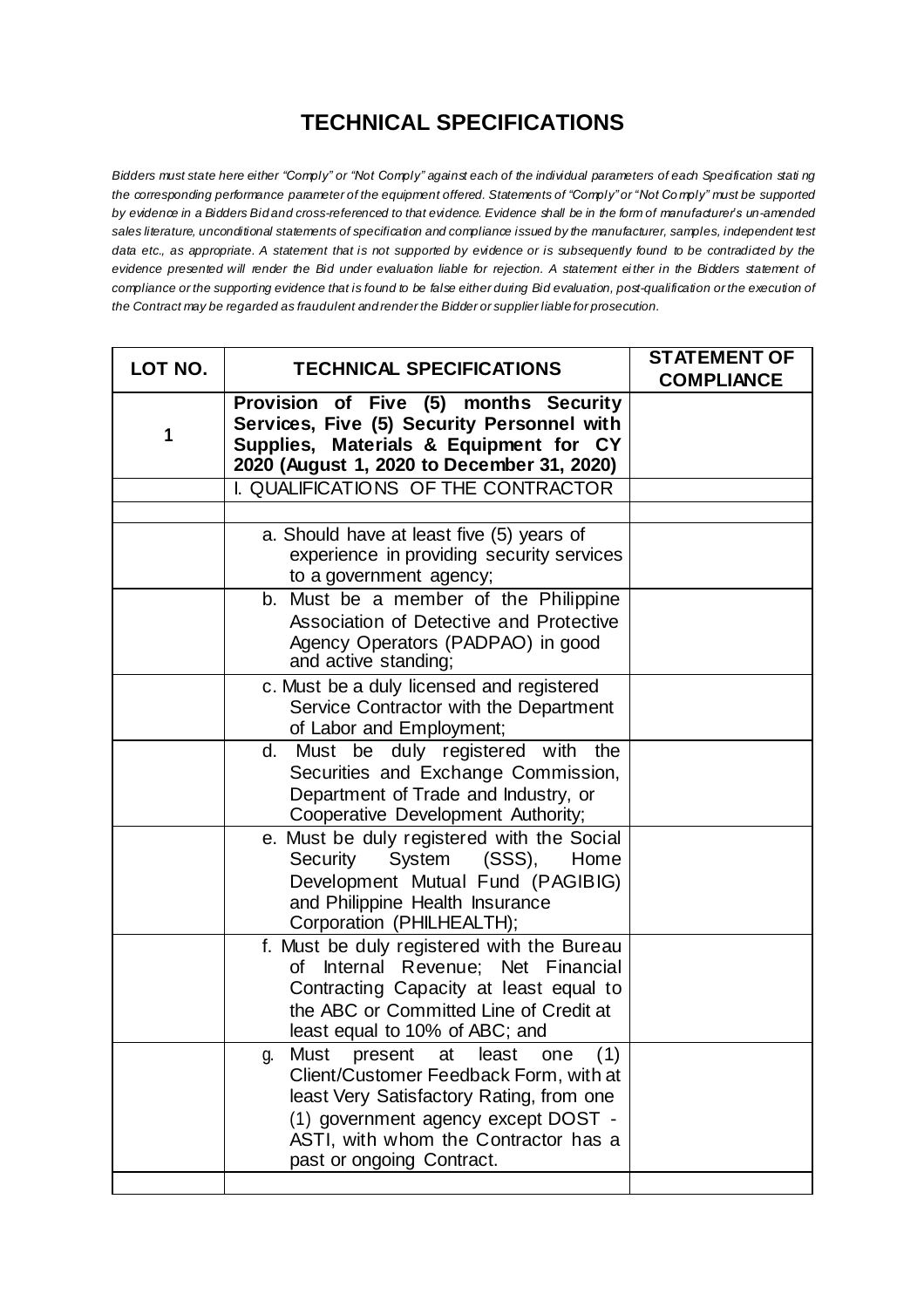| II. WORK SCHEDULE                                                                                                                                                                                                                                                                                                                                                                         |  |
|-------------------------------------------------------------------------------------------------------------------------------------------------------------------------------------------------------------------------------------------------------------------------------------------------------------------------------------------------------------------------------------------|--|
|                                                                                                                                                                                                                                                                                                                                                                                           |  |
| The Security Agency must provide five (5)<br>security personnel, one (1) of which will be<br>designated as the Head Guard, who shall<br>observe the following schedules:                                                                                                                                                                                                                  |  |
|                                                                                                                                                                                                                                                                                                                                                                                           |  |
| A. Weekdays:                                                                                                                                                                                                                                                                                                                                                                              |  |
| Three $(3)$ Guards $-6:00$ am to 6:00pm                                                                                                                                                                                                                                                                                                                                                   |  |
| Two $(2)$ Guards $-6:00$ pm to 6:00am                                                                                                                                                                                                                                                                                                                                                     |  |
| B. Weekends:                                                                                                                                                                                                                                                                                                                                                                              |  |
| Two $(2)$ Guards $-6:00$ am to 6:00pm                                                                                                                                                                                                                                                                                                                                                     |  |
| Two $(2)$ Guards $-6:00$ pm to 6:00am                                                                                                                                                                                                                                                                                                                                                     |  |
|                                                                                                                                                                                                                                                                                                                                                                                           |  |
| The Contractor shall make available, at its own<br>expense, such number of relievers as may be<br>necessary, who are ready to take over the duty<br>schedules of those regularly assigned guards<br>who either report late or are absent for the day<br>at no cost to DOST-ASTI.                                                                                                          |  |
|                                                                                                                                                                                                                                                                                                                                                                                           |  |
| At no instance shall a guard be permitted to<br>render service beyond a period of twelve (12)<br>hours continuously and not more than six (6)<br>consecutive days. A violation of this condition<br>be considered<br>sufficient ground<br>shall<br>to<br>terminate the contract. The Security Agency is<br>required to submit a detailed security plan<br>effecting proper work schedule. |  |
|                                                                                                                                                                                                                                                                                                                                                                                           |  |
| <b>QUALIFICATIONS</b><br>OF.<br><b>SECURITY</b><br>Ⅲ.<br><b>PERSONNEL</b>                                                                                                                                                                                                                                                                                                                 |  |
|                                                                                                                                                                                                                                                                                                                                                                                           |  |
| <b>The</b><br>minimum qualifications<br>of<br>security<br>personnel are as follows:                                                                                                                                                                                                                                                                                                       |  |
|                                                                                                                                                                                                                                                                                                                                                                                           |  |
| A. Valid license issued by the Philippine<br>National Police (PNP) /Supervisory Office on<br>Security and Investigation Agencies (SOSIA)<br>and PADPAO;                                                                                                                                                                                                                                   |  |
| B. For security guards, must have completed at<br>least one (1) year in college;                                                                                                                                                                                                                                                                                                          |  |
| C. For Head Guard/Security Officer, must<br>completed at least two (2) years in college or if<br>an ex-military (Armed Forces of the Philippines<br>or PNP), with rank of sergeant;                                                                                                                                                                                                       |  |
| D. Must be computer literate and capable of<br>operating CCTV monitoring system;<br>E. Physically and mentally fit;                                                                                                                                                                                                                                                                       |  |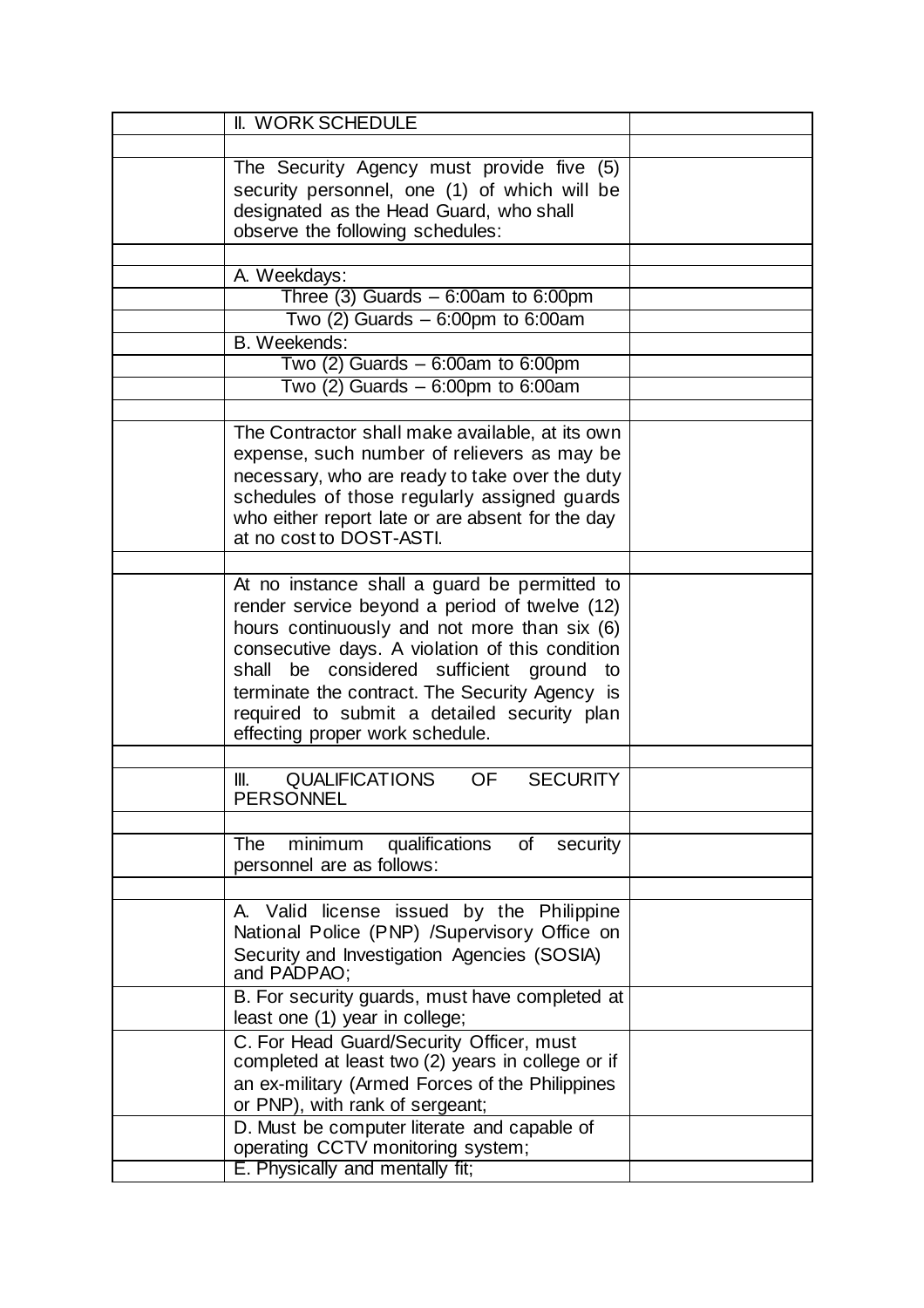| F. Must have passed the neuropsychiatric and<br>drug tests conducted by any Philippine<br>accredited<br>hospital/center.<br>Government<br>Expenses for said tests are chargeable to the<br>Contractor;                                                      |  |
|-------------------------------------------------------------------------------------------------------------------------------------------------------------------------------------------------------------------------------------------------------------|--|
| G. Must have no derogatory record;                                                                                                                                                                                                                          |  |
| H. Must have undergone training in handling<br>firearms with appropriate certificate and/or<br>licenses;                                                                                                                                                    |  |
| I. Has undergone basic in-service training from<br>accredited schools for security guards and<br>supervisory training for security officer; and                                                                                                             |  |
| J. Must submit, upon effectivity of contract,<br>clearances from the NBI, Police, Barangay and<br>Court which must be valid as of the date of<br>opening of bid and subject to renewal, if the<br>same should expire during the contract<br>implementation. |  |
|                                                                                                                                                                                                                                                             |  |
| In addition to the above requirements, the<br>Contract is required to submit profile of Head<br>Guard and security guards, which must be<br>attested by its authorized signatory.                                                                           |  |
|                                                                                                                                                                                                                                                             |  |
| <b>IV. SCOPE OF SERVICES</b>                                                                                                                                                                                                                                |  |
|                                                                                                                                                                                                                                                             |  |
| The scope of services or requirements shall<br>include, but not limited to the following:                                                                                                                                                                   |  |
|                                                                                                                                                                                                                                                             |  |
| A. Protection of Life and Property                                                                                                                                                                                                                          |  |
|                                                                                                                                                                                                                                                             |  |
| 1. Observance of rigid inspection of personal<br>belongings of clients / visitors at all entrances.                                                                                                                                                         |  |
| Implementation<br>of<br>issuance<br>"visitor<br>2.<br>identification badge/card" for visitors and non-<br>employee affiliates of DOST-ASTI.                                                                                                                 |  |
|                                                                                                                                                                                                                                                             |  |
| B. Maintenance of Peace and Order                                                                                                                                                                                                                           |  |
|                                                                                                                                                                                                                                                             |  |
| 1. Guarantee that all DOST-ASTI employees<br>and clients are safe from harm which may arise<br>from internal/external chaos and public<br>disorder.                                                                                                         |  |
| 2. Guard against incidence of theft and other<br>misdemeanors which may constitute breach of<br>peace and order inside DOST-ASTI premises.                                                                                                                  |  |
| C. Strict Observance of DOST-ASTI Policies,                                                                                                                                                                                                                 |  |
| Rules and Regulations on Security                                                                                                                                                                                                                           |  |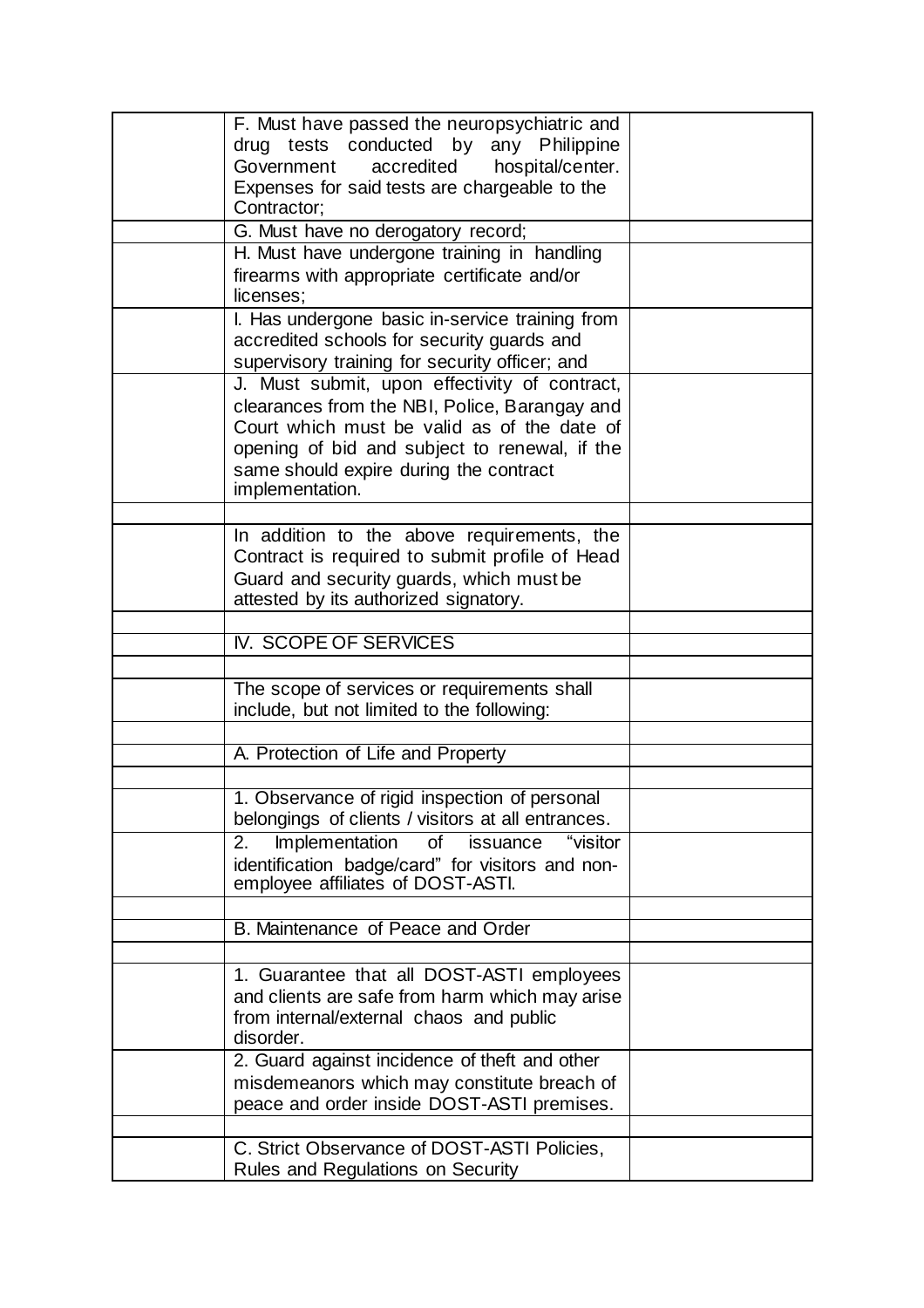| 1. Strictly observe, enforce and adhere to the<br>DOST-ASTI's rules and regulations as it applies<br>to the security and well-being of the Agency, its<br>employees and clients.                                                 |  |
|----------------------------------------------------------------------------------------------------------------------------------------------------------------------------------------------------------------------------------|--|
|                                                                                                                                                                                                                                  |  |
| D. Other Duties and Functions                                                                                                                                                                                                    |  |
|                                                                                                                                                                                                                                  |  |
| 1. Protect entire work area occupied by the<br>DOST-ASTI, its employees and clients against<br>unauthorized<br>intrusion, internal or external<br>commotion.                                                                     |  |
| 2. Check, entertain and assist clients or visitors<br>entering DOST-ASTI premises.                                                                                                                                               |  |
| 3. Strictly maintains official logbook or record of<br>all incoming and outgoing persons, vehicles,<br>movements of DOST-ASTI properties, among<br>others.                                                                       |  |
| 4. Records DOST-ASTI employees' time in and<br>out.                                                                                                                                                                              |  |
| 5. After office hours, conduct routine patrol or<br>inspection of the building and report unusual<br>activities or threat to security to the Head<br>Guard.                                                                      |  |
| 6. Record all employees rendering overtime<br>services and all other office personnel who are<br>still in the DOST-ASTI premises after office<br>hours.                                                                          |  |
| 7. Ensure that all doors and windows of DOST-<br>ASTI building are secured, and all electrical<br>connections and lights are turned off. Before<br>the start of office hours, inspect all areas for any<br>sign of forced entry. |  |
| 8. Assist in the implementation of DOST-ASTI<br>rules and regulations such as wearing of<br>prescribed office uniforms, identification cards,<br>among others.                                                                   |  |
| 9. Assist DOST-ASTI employees in crossing<br>the streets, specifically, CP Garcia Ave.                                                                                                                                           |  |
| V. SUPPLIES, MATERIALS & EQUIPMENT                                                                                                                                                                                               |  |
| A. The Security Agency shall provide the<br>following:                                                                                                                                                                           |  |
|                                                                                                                                                                                                                                  |  |
| 1. Prescribed basic uniform, which includes:                                                                                                                                                                                     |  |
| a. Night stick or baton                                                                                                                                                                                                          |  |
| b. Whistle                                                                                                                                                                                                                       |  |
| c. Flashlight (Heavy Duty)                                                                                                                                                                                                       |  |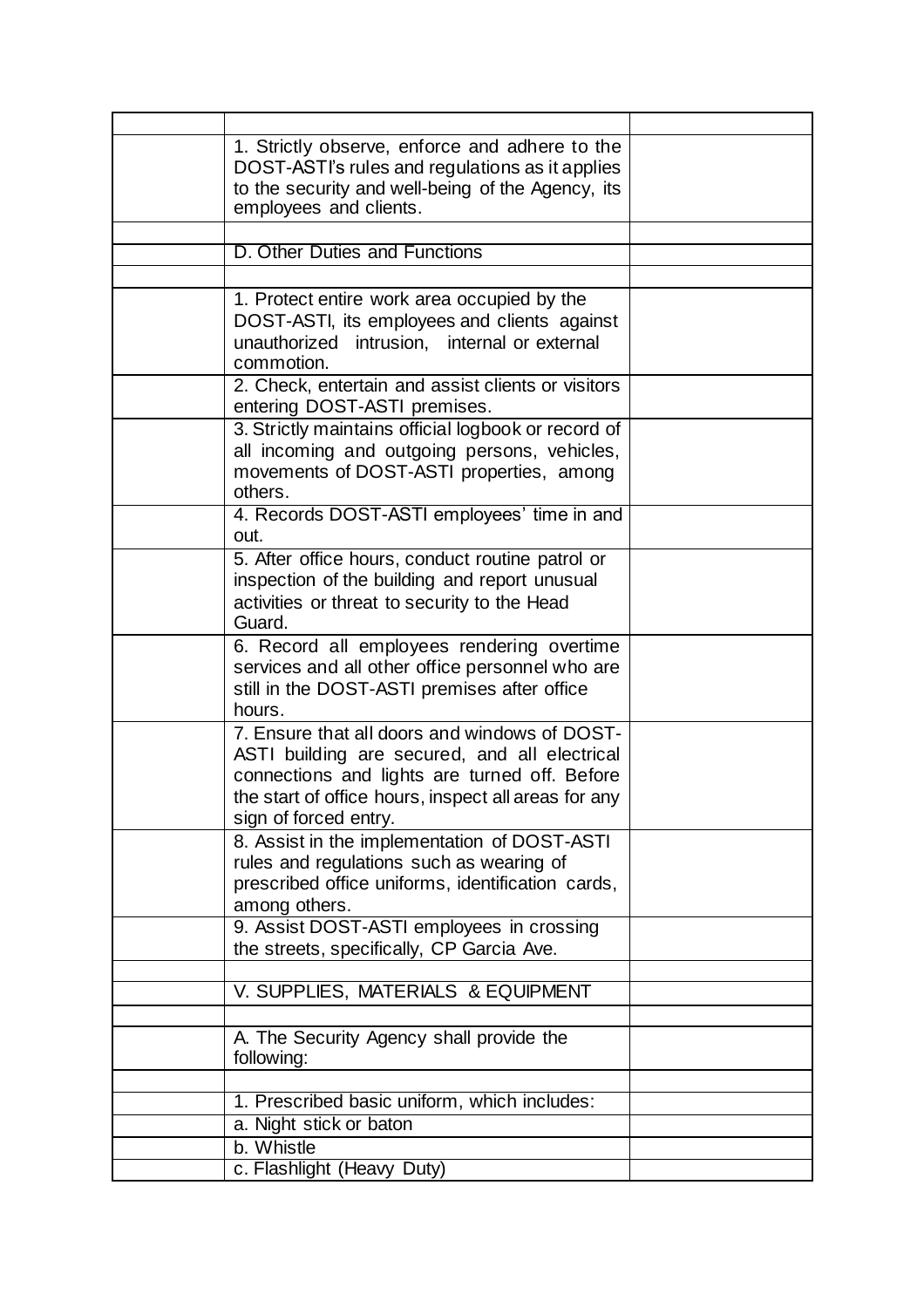| d. First aid Kit                                                                                 |  |
|--------------------------------------------------------------------------------------------------|--|
| e. Handcuffs                                                                                     |  |
| f. Tickler                                                                                       |  |
| g. Teargas (for three guards)                                                                    |  |
| 2. Metal detectors, two (2) units                                                                |  |
| 3. Licensed communication radio, three (3)                                                       |  |
| units                                                                                            |  |
| 4. Service firearms, three (3) units                                                             |  |
| - Firearms must be in good condition                                                             |  |
| - Covered with license by PNP                                                                    |  |
| - With complete load of communication                                                            |  |
| - No "paltik revolvers" should be issued to the                                                  |  |
| security personnel                                                                               |  |
| - With duty detail order                                                                         |  |
| 5. Security / Reflector vest, three (3) pieces                                                   |  |
| 6. Timepiece, one (1) unit                                                                       |  |
| 7. Visitor identification badges / cards (numbers                                                |  |
| 1-80) with shelf or tray                                                                         |  |
| 8. Office supplies, which include:                                                               |  |
| a. Logbook, fifteen (15) pieces                                                                  |  |
| b. Ball pen, one (1) box, color blue                                                             |  |
| 9. Weatherproofed crossing guard STOP & GO                                                       |  |
| sign, two (2) pieces                                                                             |  |
| 10. "No Parking" sign, five (5) pieces                                                           |  |
|                                                                                                  |  |
| B. Other materials/equipment to be provided by                                                   |  |
| the Security Agency shall be subject for                                                         |  |
| approval of the DOST-ASTI.                                                                       |  |
| C. Loss, maintenance, repair and replacement                                                     |  |
| of tools/equipment necessary and incidental to                                                   |  |
| the performance of obligations stated in this                                                    |  |
| document shall be for the account of the<br>Security Agency.                                     |  |
|                                                                                                  |  |
| D. Delivery of required materials, tools and                                                     |  |
| equipment shall be at the DOST-ASTI, on the<br>first day of posting of security personnel, to be |  |
| inspected by the Agency's representative/s.                                                      |  |
|                                                                                                  |  |
| V. CONTRACT PERIOD                                                                               |  |
|                                                                                                  |  |
| 1. The term of this contract shall be effective for                                              |  |
| the calendar year 2020 starting 01 August 2020                                                   |  |
| until 31 December 2020.                                                                          |  |
|                                                                                                  |  |
| <b>VI. OTHER MATTERS</b>                                                                         |  |
|                                                                                                  |  |
| A. Furnishing of Bond - The Contractor shall                                                     |  |
| furnish the DOST-ASTI with a valid<br>and                                                        |  |
| sufficient Performance Bond in accordance with                                                   |  |
|                                                                                                  |  |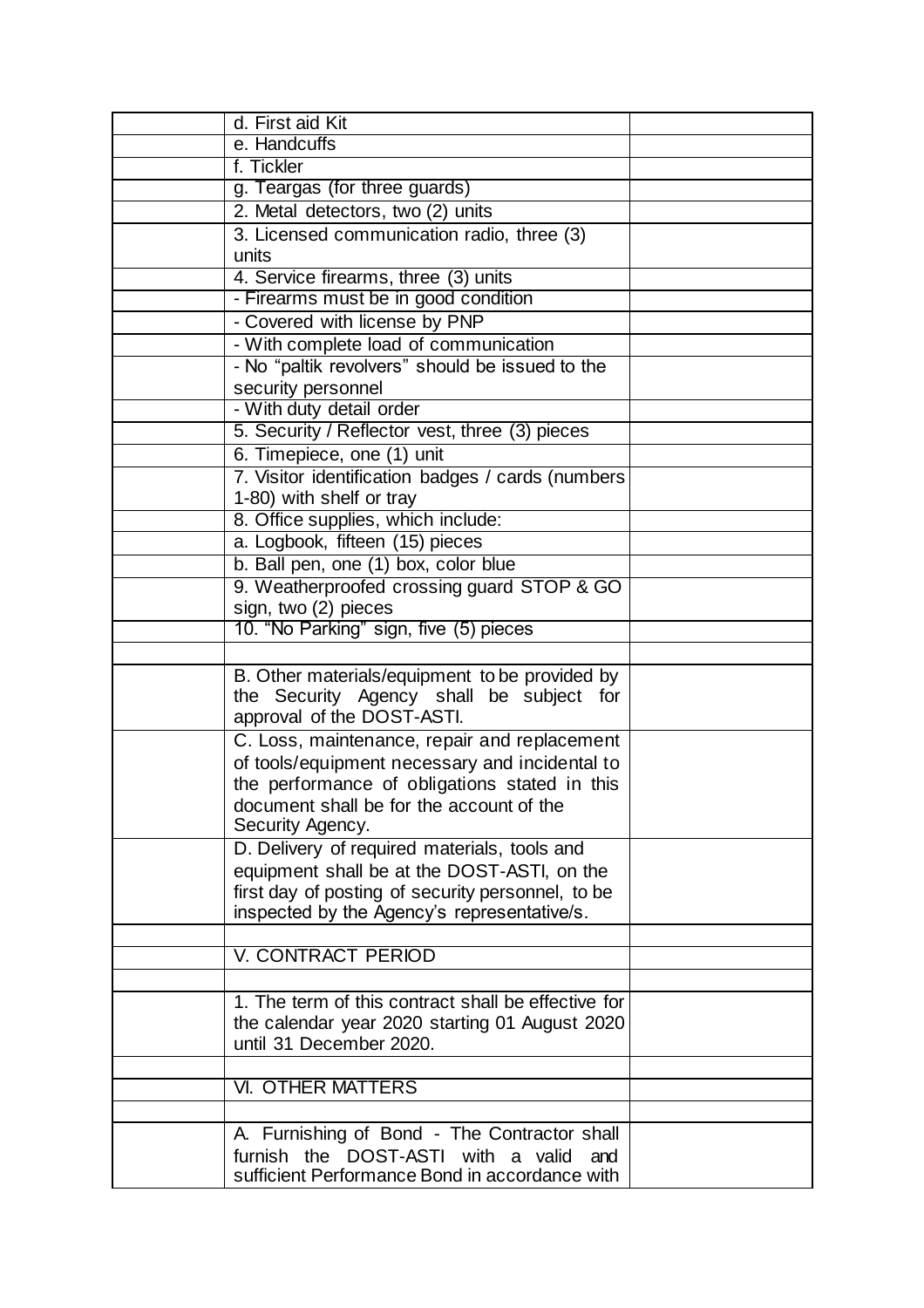| rules set forth under Government<br>the<br>Procurement Reform Act (R.A. No. 9184) and<br>its 2016 Implementing Rules and Regulations<br>(IRR).                                                                                                                                                                                                                                                                                                                                                                                                                                             |  |
|--------------------------------------------------------------------------------------------------------------------------------------------------------------------------------------------------------------------------------------------------------------------------------------------------------------------------------------------------------------------------------------------------------------------------------------------------------------------------------------------------------------------------------------------------------------------------------------------|--|
| B. Wage and Mandated Benefit Increase -<br>Should there be any wage or mandated benefit<br>(i.e., SSS, PAGIBIG and PHILHEALTH)<br>increase in favor of the assigned security<br>personnel subsequent to the execution of the<br>Contract pursuant to a Law, Executive Order,<br>Decree or Wage Order, the Security Agency<br>must inform the DOST-ASTI in writing of the<br>wage increase to allow the latter to undertake<br>the appropriate measures to address the same<br>before its implementation.                                                                                   |  |
| C. Billing and Submission of Documents - The<br>Security Agency shall furnish DOST-ASTI a<br>billing, together with copies of payroll,<br>remittances with official receipt of SSS, PAG-<br>IBIG, PHILHEALTH and other state insurance<br>fund contributions for all security personnel<br>assigned, every 15th day of the month. Also,<br>the Security Agency shall provide equivalent<br>monthly charges. Should the Security Agency<br>fail to comply, DOST- ASTI shall withhold the<br>payment for the current month until the latter<br>shall have complied with subject requirement. |  |
| D. Employer-Employee Relationship - The<br>DOST-ASTI shall not be responsible for any<br>claims for general injury, including death<br>sustained by the security personnel or any third<br>person arising out of or in the course of the<br>performance of the functions of the security<br>guards pursuant to this contract. It is expressly<br>understood<br>that<br>employee-employer<br>no<br>relationship exists between the parties or of<br>their employees, representatives and agents.                                                                                            |  |
| E. Liability for Losses and Damages - The<br>Security Agency shall be responsible for any<br>loss or damage that may be incurred by its<br>security personnel. The DOST-ASTI<br>may<br>withhold<br>whatever<br>contract<br>suspend<br>or<br>payments may be due the Security Agency<br>should they fail to pay such losses or damages<br>within fifteen (15) days from the date of notice,<br>or until such loss or damage shall have been                                                                                                                                                 |  |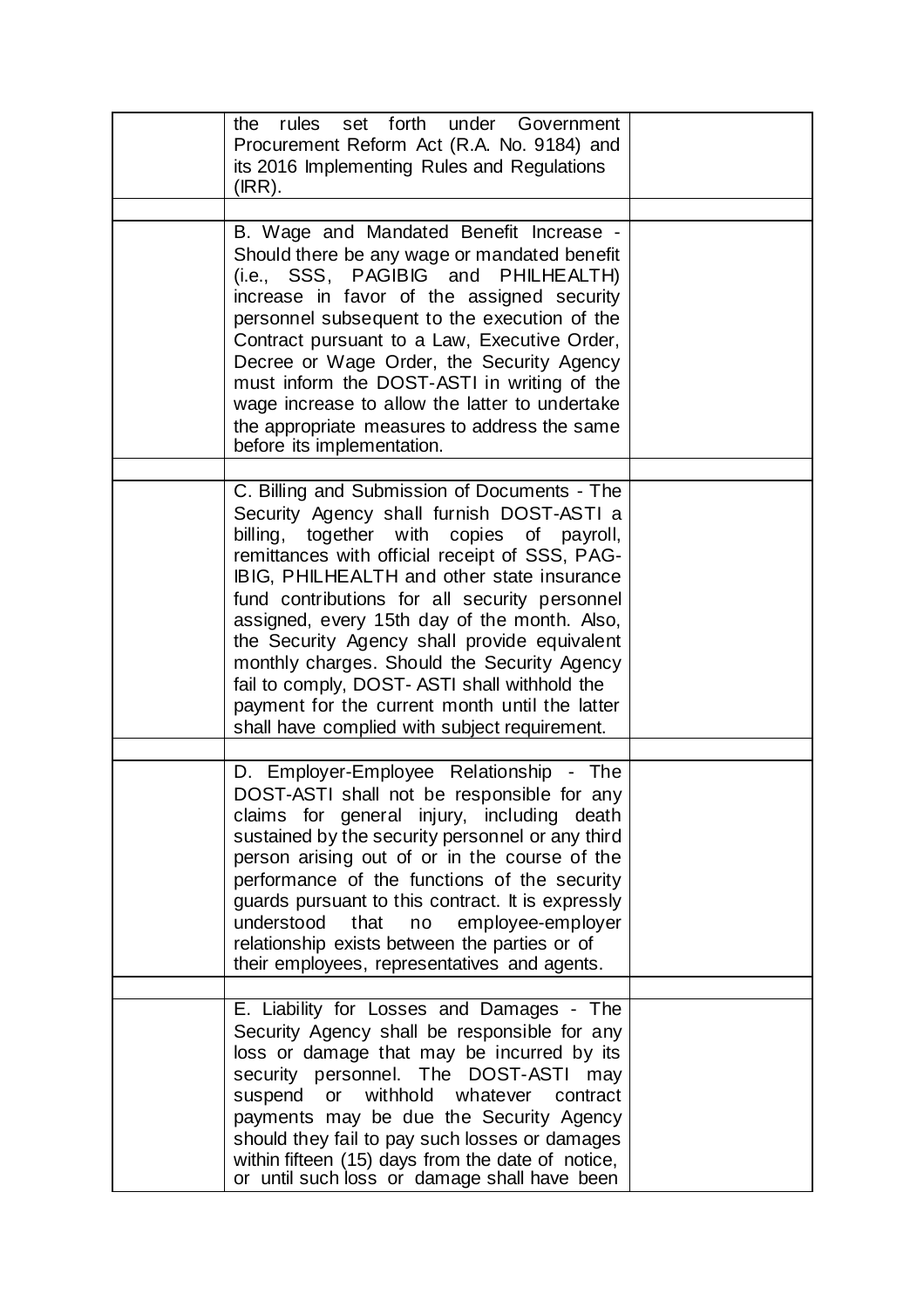| duly paid, restituted or repaired by the Security<br>Agency, or go after the Performance Bond set<br>forth in this Contract. Likewise, the DOST-ASTI<br>has the option to demand payment for the<br>replacement value of the lost properties, or its<br>replacement by another at least substantially in<br>the same condition as the former.                                                                                                                                        |  |
|--------------------------------------------------------------------------------------------------------------------------------------------------------------------------------------------------------------------------------------------------------------------------------------------------------------------------------------------------------------------------------------------------------------------------------------------------------------------------------------|--|
|                                                                                                                                                                                                                                                                                                                                                                                                                                                                                      |  |
| F. Compliance with the DOST-ASTI Rules and<br>Regulations - Maintain effective discipline and<br>full control and supervision over the security<br>personnel assigned under this Contract, as well<br>as the manner of performance of their duties.<br>However, The Security Agency binds itself to<br>cause the implementation and enforcement of<br>any and all rules, regulations or directives that<br>DOST-ASTI may issue concerning the conduct<br>of said security personnel. |  |
|                                                                                                                                                                                                                                                                                                                                                                                                                                                                                      |  |
| G. Extension Clause - Extension of Contract is<br>subject to the provisions of R.A. No. 9184 and<br>its 2016 IRR. The extended term shall<br>automatically terminate upon effectivity of a<br>new contract.                                                                                                                                                                                                                                                                          |  |
|                                                                                                                                                                                                                                                                                                                                                                                                                                                                                      |  |
| H. The DOST-ASTI has the right to screen<br>applicants and choose the personnel to be<br>assigned.                                                                                                                                                                                                                                                                                                                                                                                   |  |
|                                                                                                                                                                                                                                                                                                                                                                                                                                                                                      |  |
| I. The Security Services budgetary cost per<br>month is P208,333.33.                                                                                                                                                                                                                                                                                                                                                                                                                 |  |
|                                                                                                                                                                                                                                                                                                                                                                                                                                                                                      |  |
| VII. NOTES                                                                                                                                                                                                                                                                                                                                                                                                                                                                           |  |
|                                                                                                                                                                                                                                                                                                                                                                                                                                                                                      |  |
| A. Should there be any discrepancy with the<br>technical requirement/s stipulated herein and<br>the Term Sheet, requirement/s provided for in<br>the latter shall govern.                                                                                                                                                                                                                                                                                                            |  |
| B. Any other term, condition or provision not<br>stipulated in this document will be covered by a<br>separate agreement as proposed and agreed<br>upon by DOST-ASTI and the contractor.                                                                                                                                                                                                                                                                                              |  |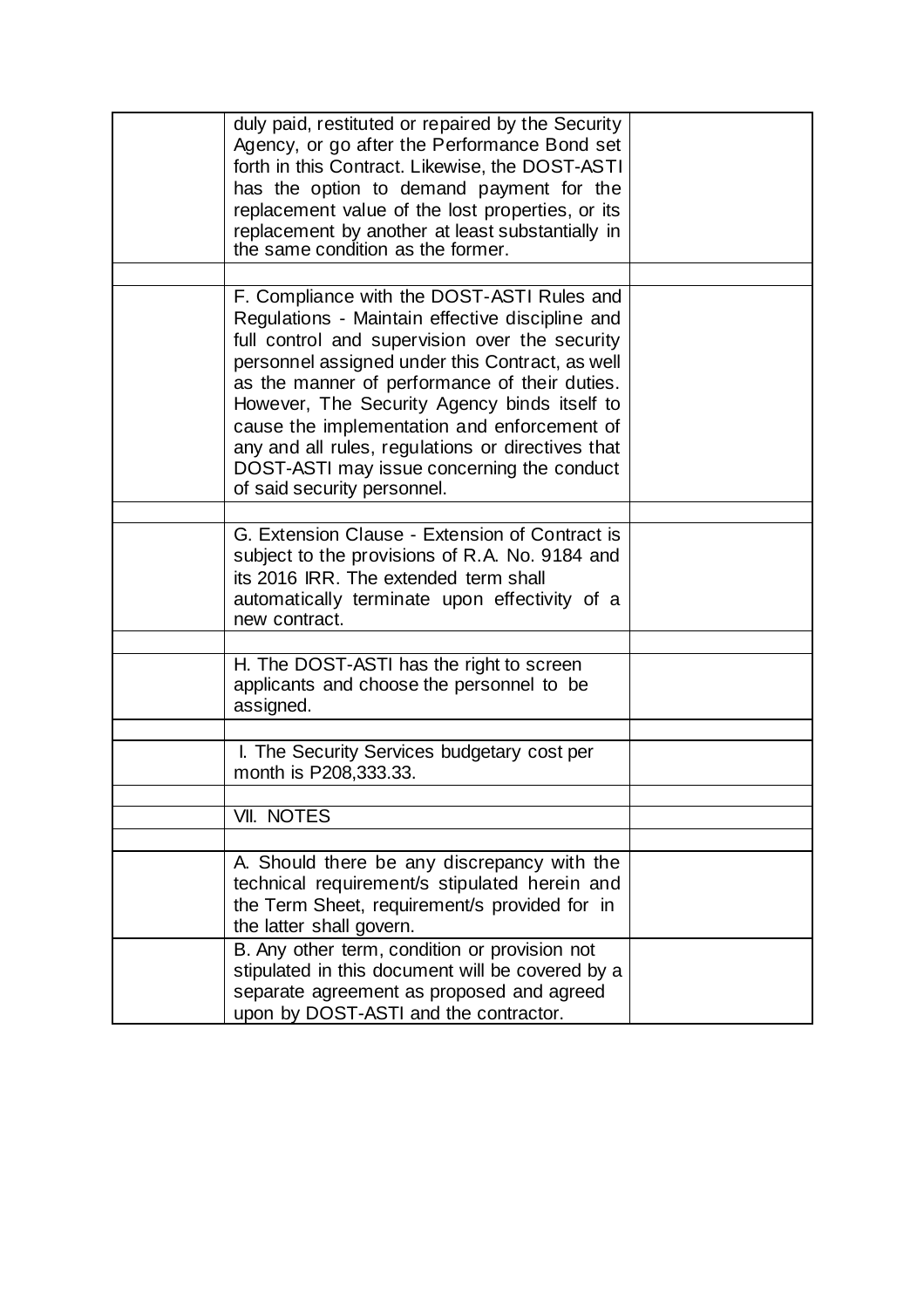Date: Request for Quotation No.: **20-07-3146 dated 07 July 2020**

### **To : ADVANCED SCIENCE AND TECHNOLOGY INSTITUTE Department of Science and Technology Institute DOST-ASTI Bldg., CP Garcia Ave., UP Technopark UP Campus, Diliman, Quezon City 1101**

Gentlemen and/or Ladies:

Having examined the requirements including Bid Bulletin Numbers *[insert numbers],* the receipt of which is hereby duly acknowledged, we, the undersigned, offer to *[supply/deliver*/*perform] [description of the Goods]* in conformity with the said requirements for the sum of *[total Bid amount in words and figures]* or such other sums as may be ascertained in accordance with the Schedule of Prices attached herewith and made part of this Bid.

We undertake, if our Bid is accepted, to deliver the goods in accordance with the delivery schedule specified in the Schedule of Requirements.

If our Bid is accepted, we undertake to provide a performance security in the form, amounts, and within the times specified in the Schedule of Requirements.

We agree to abide by this Bid for the Bid Validity Period, specifically, one hundred twenty (120) upon opening of offers, and it shall remain binding upon us and may be accepted at any time before the expiration of that period.

Commissions or gratuities, if any, paid or to be paid by us to agents relating to this Bid, and to contract execution if we are awarded the contract, are listed below:

| Name and<br>address of agent | Amount and<br>Currency | Purpose of<br>Commission or gratuity |
|------------------------------|------------------------|--------------------------------------|
|                              |                        |                                      |
| (if none, state "None")      |                        |                                      |

Until a formal Contract is prepared and executed, this Bid, together with your written acceptance thereof and your Notice of Award, shall be binding upon us.

We understand that you are not bound to accept the Lowest Calculated Bid or any Bid you may receive.

We certify/confirm that we comply with the eligibility requirements.

We likewise certify/confirm that the undersigned, *[for sole proprietorships, insert:* as the owner and sole proprietor or authorized representative of *Name of Bidder*, has the full power and authority to participate, submit the bid, and to sign and execute the ensuing contract, on the latter's behalf for the *Name of Project* of the *Name of the Procuring Entity] [for partnerships, corporations, cooperatives, or joint ventures, insert:* is granted full power and authority by the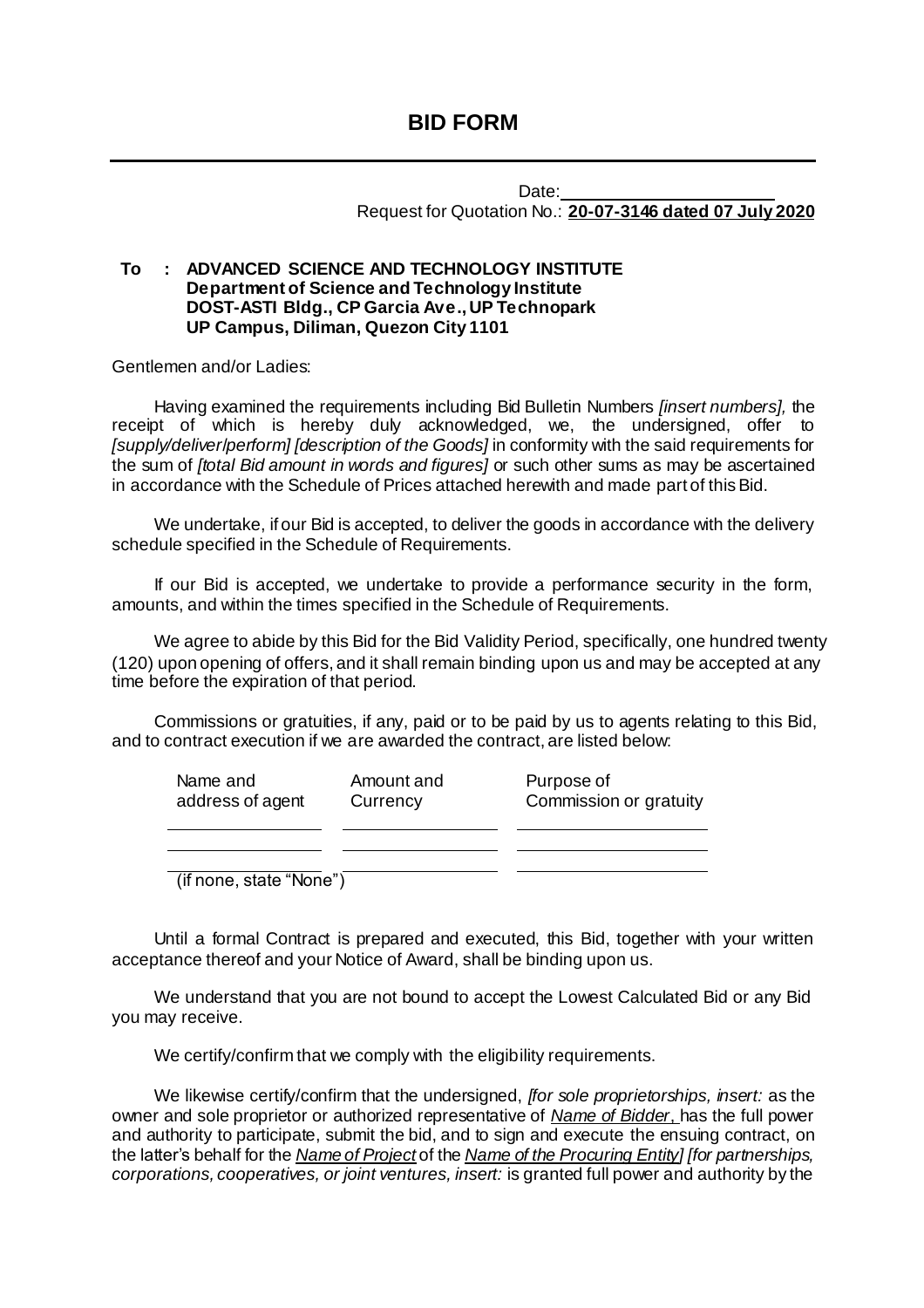*Name of Bidder*, to participate, submit the bid, and to sign and execute the ensuing contract on the latter's behalf for *Name of Project* of the *Name of the Procuring Entity].*

We acknowledge that failure to sign each and every page of this Bid Form, including the attached Schedule of Prices, shall be a ground for the rejection of our bid.

Dated this \_ day of \_ 20 .

*[signature] [in the capacity of]*

Duly authorized to sign Bid for and on behalf of \_\_\_\_\_\_\_\_\_\_\_\_\_\_\_\_\_\_\_\_\_\_\_\_\_\_\_\_\_\_\_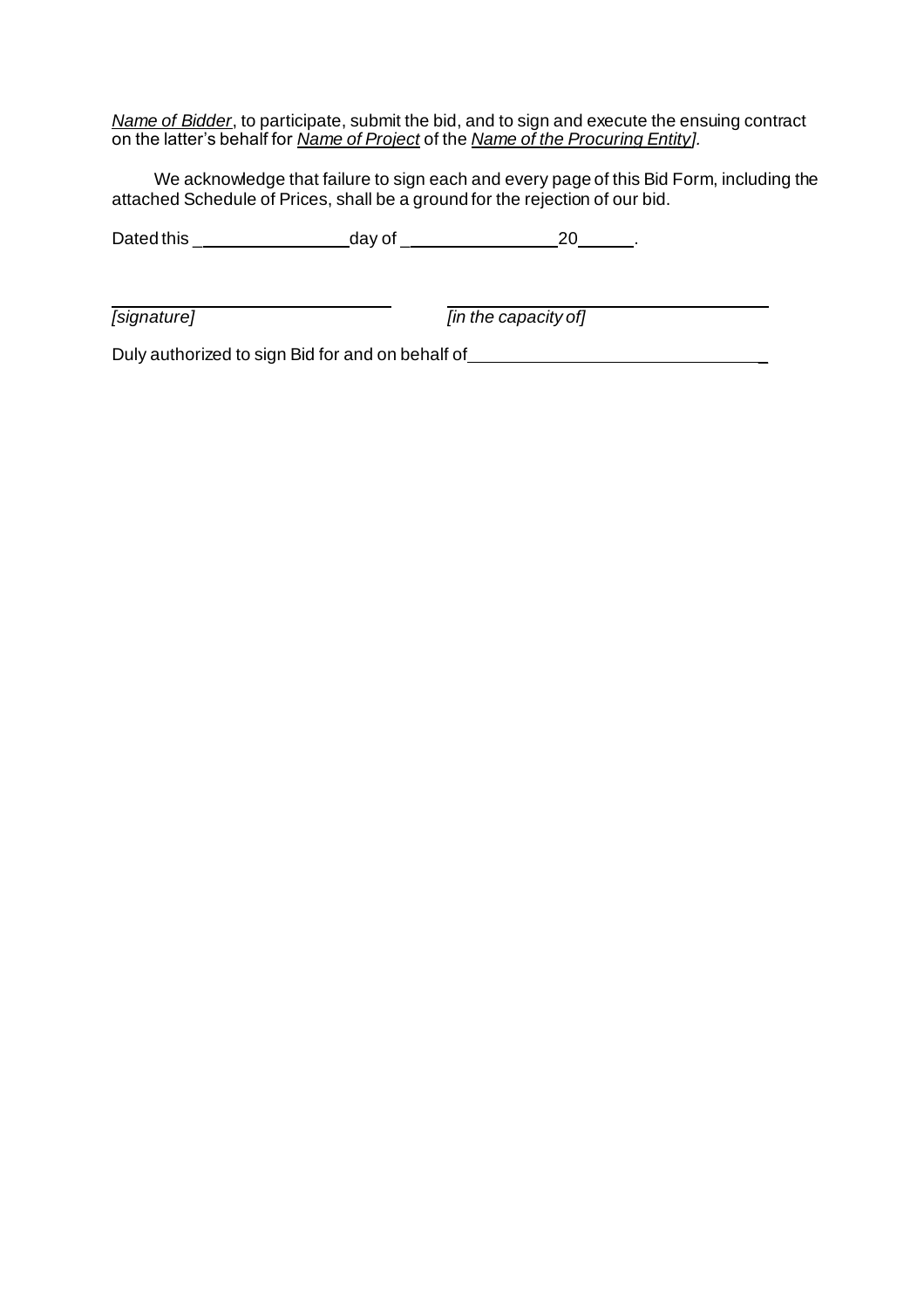### **For Goods Offered From Abroad**

# **dated 07 July 2020**.

Name of Bidder **Number 20-07-3146** . Request for Quotation Number 20-07-3146

|      | $\overline{2}$ | 3         | 4        | 5                       | $\,6$                                  | 7              | 8              | $9\,$                                 |
|------|----------------|-----------|----------|-------------------------|----------------------------------------|----------------|----------------|---------------------------------------|
| Item | Description    | Country   | Quantity | Unit price CIF port of  | Total CIF or                           | Unit Price     | Unit price     | <b>Total Price</b>                    |
|      |                | of origin |          | entry (specify port) or | CIP price per                          | Delivered Duty | Delivered Duty | delivered                             |
|      |                |           |          | CIP named place         | item                                   | Unpaid (DDU)   | Paid (DDP)     | <b>DDP</b>                            |
|      |                |           |          | (specify border point   | $\left(\text{col. } 4 \times 5\right)$ |                |                | $\left(\text{col } 4 \times 8\right)$ |
|      |                |           |          | or place of             |                                        |                |                |                                       |
|      |                |           |          | destination)            |                                        |                |                |                                       |
|      |                |           |          |                         |                                        |                |                |                                       |
|      |                |           |          |                         |                                        |                |                |                                       |
|      |                |           |          |                         |                                        |                |                |                                       |
|      |                |           |          |                         |                                        |                |                |                                       |
|      |                |           |          |                         |                                        |                |                |                                       |
|      |                |           |          |                         |                                        |                |                |                                       |
|      |                |           |          |                         |                                        |                |                |                                       |
|      |                |           |          |                         |                                        |                |                |                                       |
|      |                |           |          |                         |                                        |                |                |                                       |
|      |                |           |          |                         |                                        |                |                |                                       |
|      |                |           |          |                         |                                        |                |                |                                       |
|      |                |           |          |                         |                                        |                |                |                                       |
|      |                |           |          |                         |                                        |                |                |                                       |
|      |                |           |          |                         |                                        |                |                |                                       |
|      |                |           |          |                         |                                        |                |                |                                       |
|      |                |           |          |                         |                                        |                |                |                                       |
|      |                |           |          |                         |                                        |                |                |                                       |

*[signature] [in the capacity of]*

Duly authorized to sign Bid for and on behalf of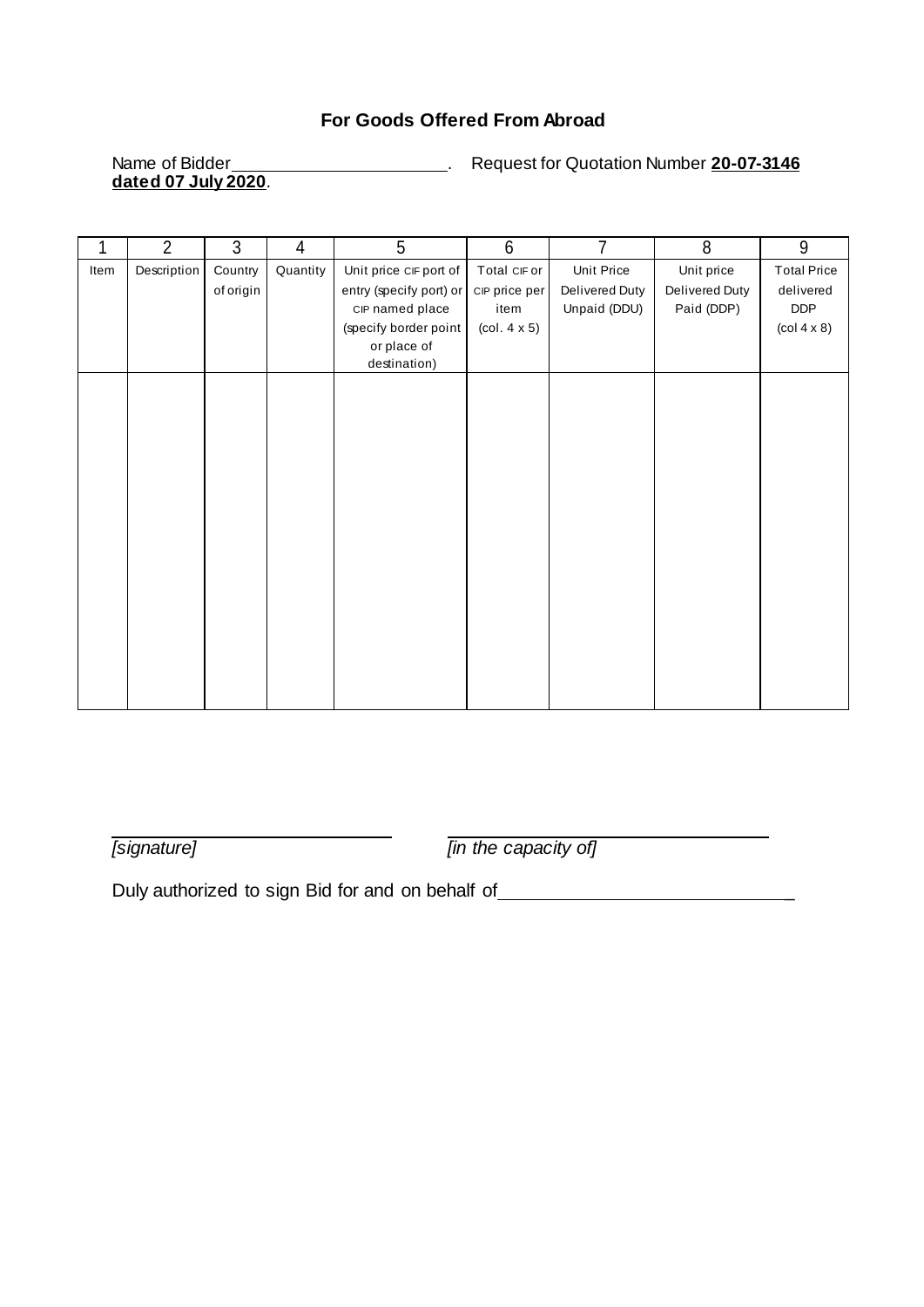### **For Goods Offered From Within the Philippines**

Name of Bidder **Constructed Transform Constructed Transform Cuotation Number 20-07-3146 dated 07 July 2020**.

|      | $\overline{2}$ | 3         | 4        | 5            | 6             | 7           | 8               | 9               | 10                    |
|------|----------------|-----------|----------|--------------|---------------|-------------|-----------------|-----------------|-----------------------|
| Item | Description    | Country   | Quantity | Unit price   | Transportatio | Sales and   | Cost of         | Total Price,    | <b>Total Price</b>    |
|      |                | of origin |          | EXW per item | n and         | other taxes | Incidental      | per unit        | delivered Final       |
|      |                |           |          |              | Insurance     | payable if  | Services, if    | $(col 5+6+7+8)$ | Destination           |
|      |                |           |          |              | and all other | Contract is | applicable, per |                 | $(col 9)$ x $(col 4)$ |
|      |                |           |          |              | costs         | awarded,    | item            |                 |                       |
|      |                |           |          |              | incidental to | per item    |                 |                 |                       |
|      |                |           |          |              | delivery, per |             |                 |                 |                       |
|      |                |           |          |              | item          |             |                 |                 |                       |
|      |                |           |          |              |               |             |                 |                 |                       |
|      |                |           |          |              |               |             |                 |                 |                       |
|      |                |           |          |              |               |             |                 |                 |                       |
|      |                |           |          |              |               |             |                 |                 |                       |
|      |                |           |          |              |               |             |                 |                 |                       |
|      |                |           |          |              |               |             |                 |                 |                       |
|      |                |           |          |              |               |             |                 |                 |                       |
|      |                |           |          |              |               |             |                 |                 |                       |
|      |                |           |          |              |               |             |                 |                 |                       |
|      |                |           |          |              |               |             |                 |                 |                       |
|      |                |           |          |              |               |             |                 |                 |                       |
|      |                |           |          |              |               |             |                 |                 |                       |

*[signature] [in the capacity of]*

Duly authorized to sign Bid for and on behalf of **with all and the system of the system of the system** of  $\overline{a}$